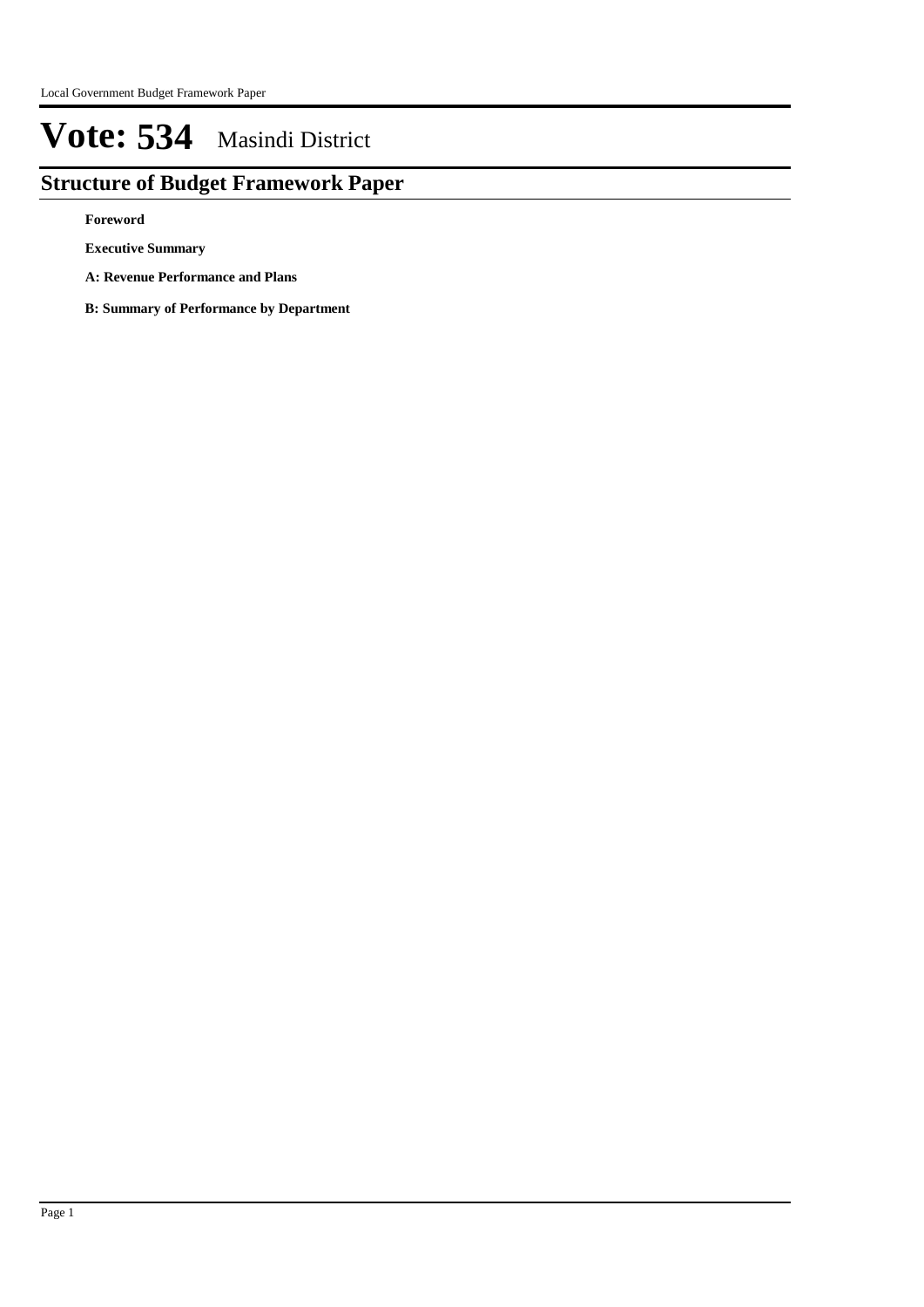# **Foreword**

The Budget Frame Work Paper (BFP) for Financial Year 2016/2017 builds on the previous BFPs that targets towards fulfilling the vision of the District; "Transforming Masindi from a rural subsistence agriculture district to a thriving industrialized entity with exemplary leadership and quality life for all by the year 2040". Further, this Budget frame Work Paper is focused on fulfilling the district's Mission; "To serve its people through coordinated service delivery, focusing on National and Local priorities with an ultimate goal of promoting sustainable development".

This document aims at guiding the allocation of the district limited resources to unlimited Public demands. This document is a derivative of the five-year District Development Plan and ultimately it is aimed at providing a foundation for the preparation of the annual Budget Estimates for FY 2016/2017.

In the coming Financial Year 2016/2017, in order to achieve the District Vision and Mission and to address the above mentioned challenges, the district will focus its attention on the following key areas;-

a) Good Governance; by practicing democratic Principles and the rule of the law.

B) Poverty reduction, through enhancement of sustainable growth in the incomes of the poor, building strong social and economic infrastructure, strategic development and use of public resources more efficiently and optimally. C) Enhancement of productivity; through provision of an enabling environment to the communities in respect of good infrastructure, especially access and feeder roads, provision of water in the most drought - hit parts of the district Solving land crisis through surveying and titling of land for the poor Households in some parts of the district will continue to be areas of focus.

D) Provision of improved health services through optimal operationalization of the health guidelines on employment, fully operationalisation existing health facilities, and expansion of others to create more space for patients and their attendants.

E) Provision of quality education through improving teachers' welfare, School infrastructure development and rehabilitation of decaying historical schools. Focus will be given to Poor performing Sub counties of Kimengo and Miirya.

F) To Increase the resource envelope, formulation of ordinances, hire and proper management of district assets, construction of modern markets and carrying out property valuation in order to levy property rates, will also be given more attention.

I wish to express my appreciation to all those who worked tirelessly to produce this Budget Frame Work Paper. I thank members of the Budget Desk, District Technical Planning Committee, the Planning Unit Staff, the District Executive Committee Members, District Councilors, Lower Local Governments and all the development partners for their commitment in the preparation and production of this document.

Finally, on behalf of the District Council, I pledge total commitment towards the implementation of this Budget Frame Work Paper. I call upon the District Executive Committee, the District Council, District Technical Planning Committee members, Lower Local Government Officials, Partners in development and the community at large to join hands towards the implementation of this Budget Frame Work Paper, for a better livelihood of the communities living in Masindi District

**Isingma M. K. Wilson District Chairperson - Masindi**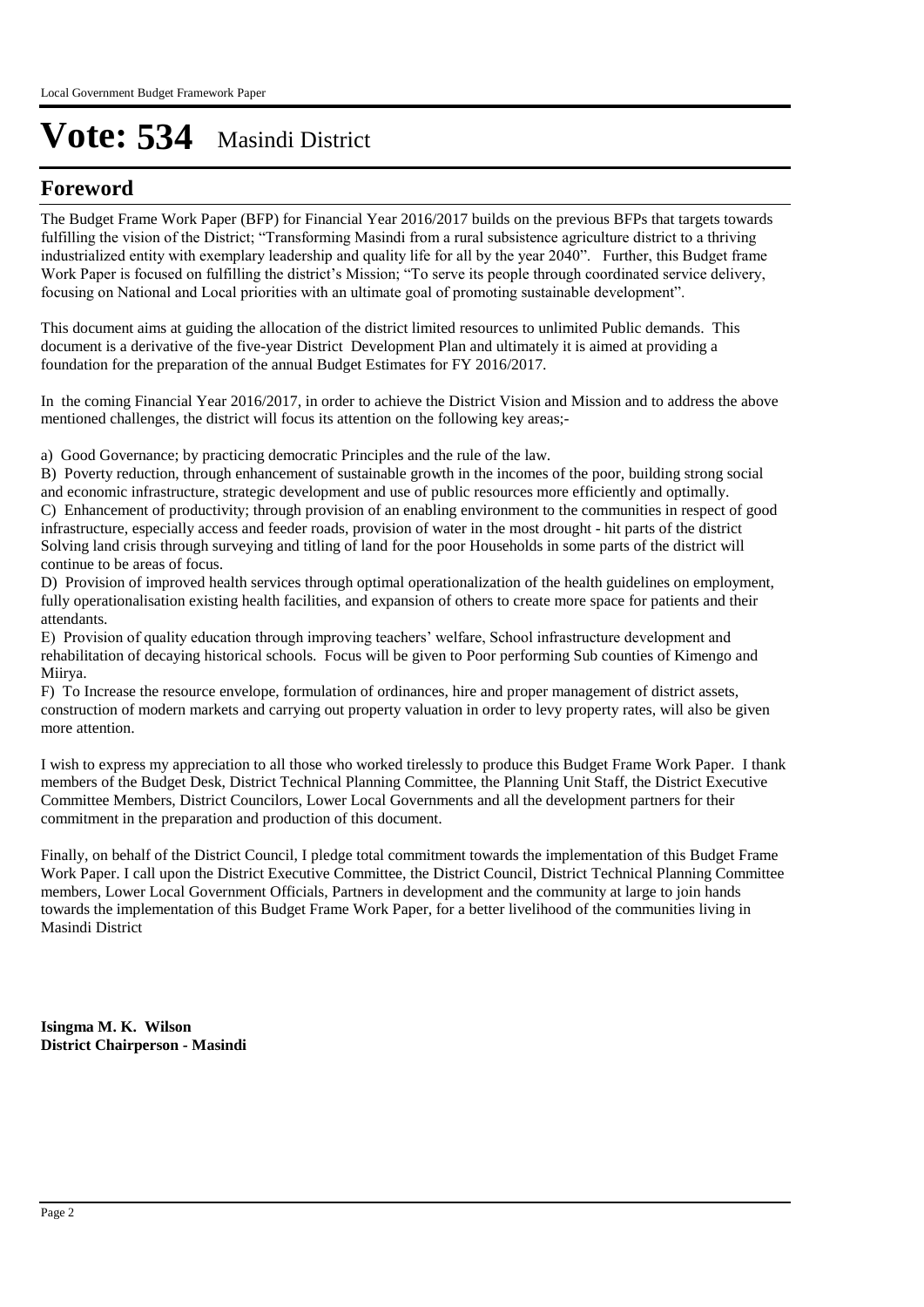# **Executive Summary**

# **Revenue Performance and Plans**

|                                        | 2015/16                                          | 2016/17          |                        |
|----------------------------------------|--------------------------------------------------|------------------|------------------------|
|                                        | <b>Approved Budget</b><br><b>Receipts by End</b> |                  | <b>Proposed Budget</b> |
| UShs $000's$                           |                                                  | <b>September</b> |                        |
| 1. Locally Raised Revenues             | 839,949                                          | 184,468          | 939,571                |
| 2a. Discretionary Government Transfers | 2,195,554                                        | 465,484          | 3,033,385              |
| 2b. Conditional Government Transfers   | 14,705,818                                       | 3,375,741        | 12,964,975             |
| 2c. Other Government Transfers         | 1,195,352                                        | 296,287          | 1,191,521              |
| 4. Donor Funding                       | 291,802                                          | 126,992          | 266,000                |
| <b>Total Revenues</b>                  | 19,228,475                                       | 4,448,971        | 18,395,452             |

# *Revenue Performance in the first quarter of 2015/16*

By the end of first quarter revenue performance stood at 23%. Broadly by source, out of the annual budget, Central Government transfers performed at 23%, local revenue at 22% and Donor funding at 44%. The major cause of the short fall was mainly due to less release on salaries due to delay in recruitment of staff, where clearance from MoPS had not yet been obtained and Tertiary salaries and Urban Wage that were never released as the District has neither Tertiary institution nor a Town Council.

# *Planned Revenues for 2016/17*

The Districts' resource envelope for FY 2016/2017 is anticipated to decrease by 4% as compared to the current FY. The decrease in the resource envelope is attributed to; reduction in Central Government funding (5.01%) and reduced Donor funding (8.84%). However, on the other hand local revenue is anticipated to increase by 11.86%.

# **Expenditure Performance and Plans**

|                            | 2015/16                |                                             | 2016/17                |  |
|----------------------------|------------------------|---------------------------------------------|------------------------|--|
| UShs $000's$               | <b>Approved Budget</b> | Actual<br><b>Expenditure by</b><br>end Sept | <b>Proposed Budget</b> |  |
| 1a Administration          | 875,472                | 203,664                                     | 2,698,179              |  |
| 2 Finance                  | 414,766                | 111,011                                     | 419,992                |  |
| 3 Statutory Bodies         | 2,372,323              | 572,108                                     | 612,835                |  |
| 4 Production and Marketing | 665,014                | 111,836                                     | 515,217                |  |
| 5 Health                   | 4,155,007              | 983,205                                     | 3,298,064              |  |
| 6 Education                | 7,733,107              | 1,596,218                                   | 7,952,147              |  |
| 7a Roads and Engineering   | 1,198,682              | 139,333                                     | 1,011,914              |  |
| 7b Water                   | 538,572                | 27,584                                      | 383,163                |  |
| 8 Natural Resources        | 239,945                | 43,912                                      | 314,017                |  |
| 9 Community Based Services | 655,955                | 67,030                                      | 774,664                |  |
| 10 Planning                | 303,846                | 45,956                                      | 342,808                |  |
| 11 Internal Audit          | 75,786                 | 11,960                                      | 72,453                 |  |
| <b>Grand Total</b>         | 19,228,475             | 3,913,815                                   | 18,395,452             |  |
| Wage Rec't:                | 10,459,926             | 2,290,646                                   | 10,456,364             |  |
| Non Wage Rec't:            | 5,771,649              | 1,317,565                                   | 6,235,085              |  |
| Domestic Dev't             | 2,705,099              | 214,238                                     | 1,438,003              |  |
| Donor Dev't                | 291,802                | 91,367                                      | 266,000                |  |

# *Expenditure Performance in the first quarter of 2015/16*

Out of the total sum received by close of the quarter, 99.7% against actual receipt and 23% against annual budget was transferred to various departments. By the end of the quarter out of the funds received and released, the department's expenditure performance stood at 88% against releases and 20% against annual budget. Low expenditure was due limited expenditure on capital investments where most of capital investments had not been started on as procurement of contractors was still ongoing.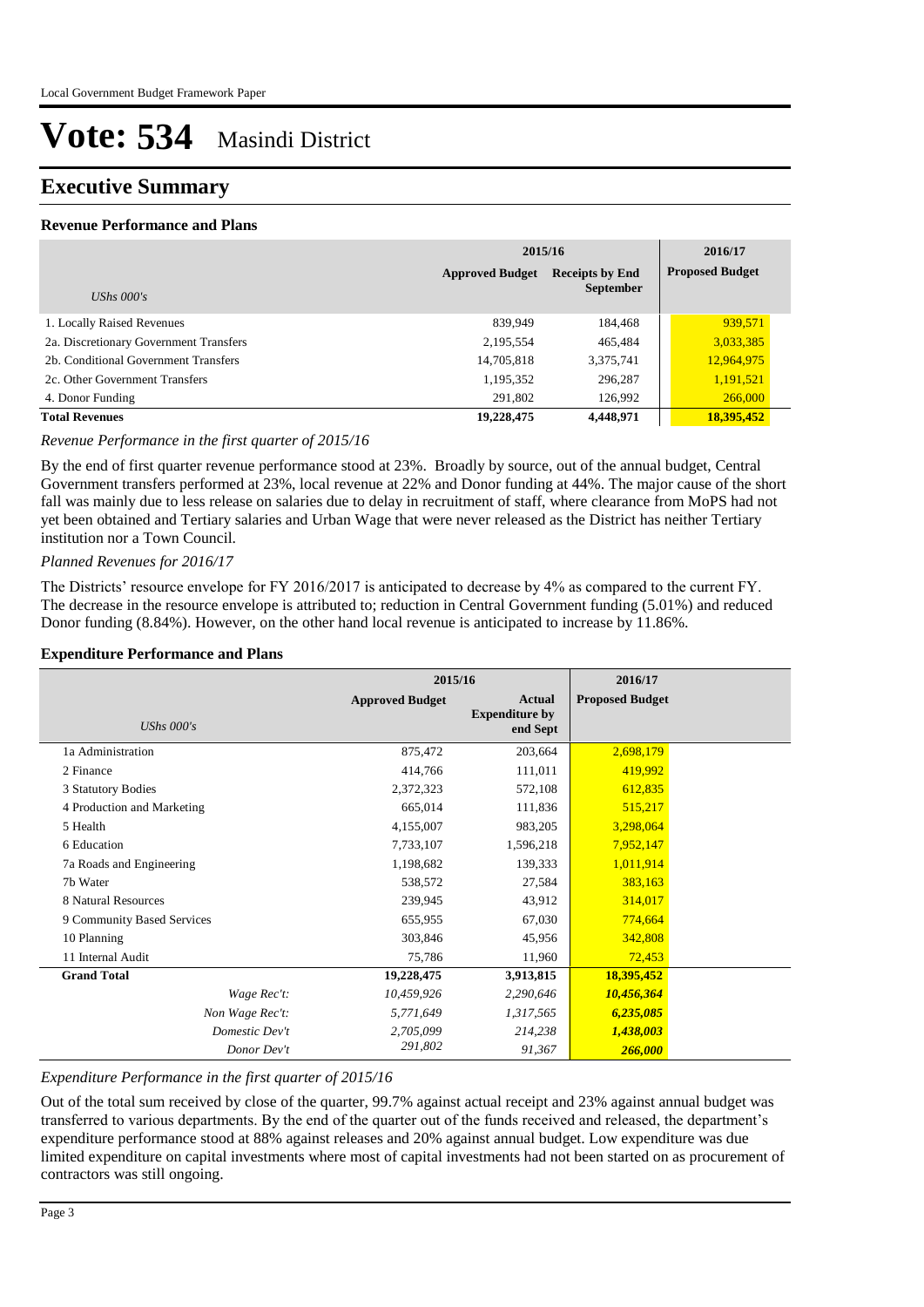# **Executive Summary**

# *Planned Expenditures for 2016/17*

In the FY 2016/17, the Districts' expenditure will be centred on: Agricultural Technologies, Purhase of M/Cycles and School Desks. Construction/rehabilitation of; Markets, Health/Education staff houses, lined latrines and District Roads will also be areas of expenditure. Others will be; Service provider's payment, Agricultural demonstration sites establishment, property valuation, construction and installation of Water facilities and support to Youth Groups under DYLSP.

# *Medium Term Expenditure Plans*

In the medium term expenditure priorities will be geared towards interventions that have high returns towards improving service delivery and livelihood, hence improving the welfare of the communities. Priority interventions shall include but not limited to; Pests and disease control, provision of quality public facilities, building capacity of communities in different fields, provision of improved agricultural technologies and ensuring good governance practices.

# **Challenges in Implementation**

In the course of implementation, a number challenges continue to be encountered. Among many notable ones include Low staffing level across the departments, Limited community participation and uncooperative and destructive communities. Other implementation challenges are; Negative attitude of tax payers towards payment of, Delayed repair of Road equipment at Bugembe Central workshop and incomplete Road Unit. In general there is inadequate infrastructure in most of the government facilities.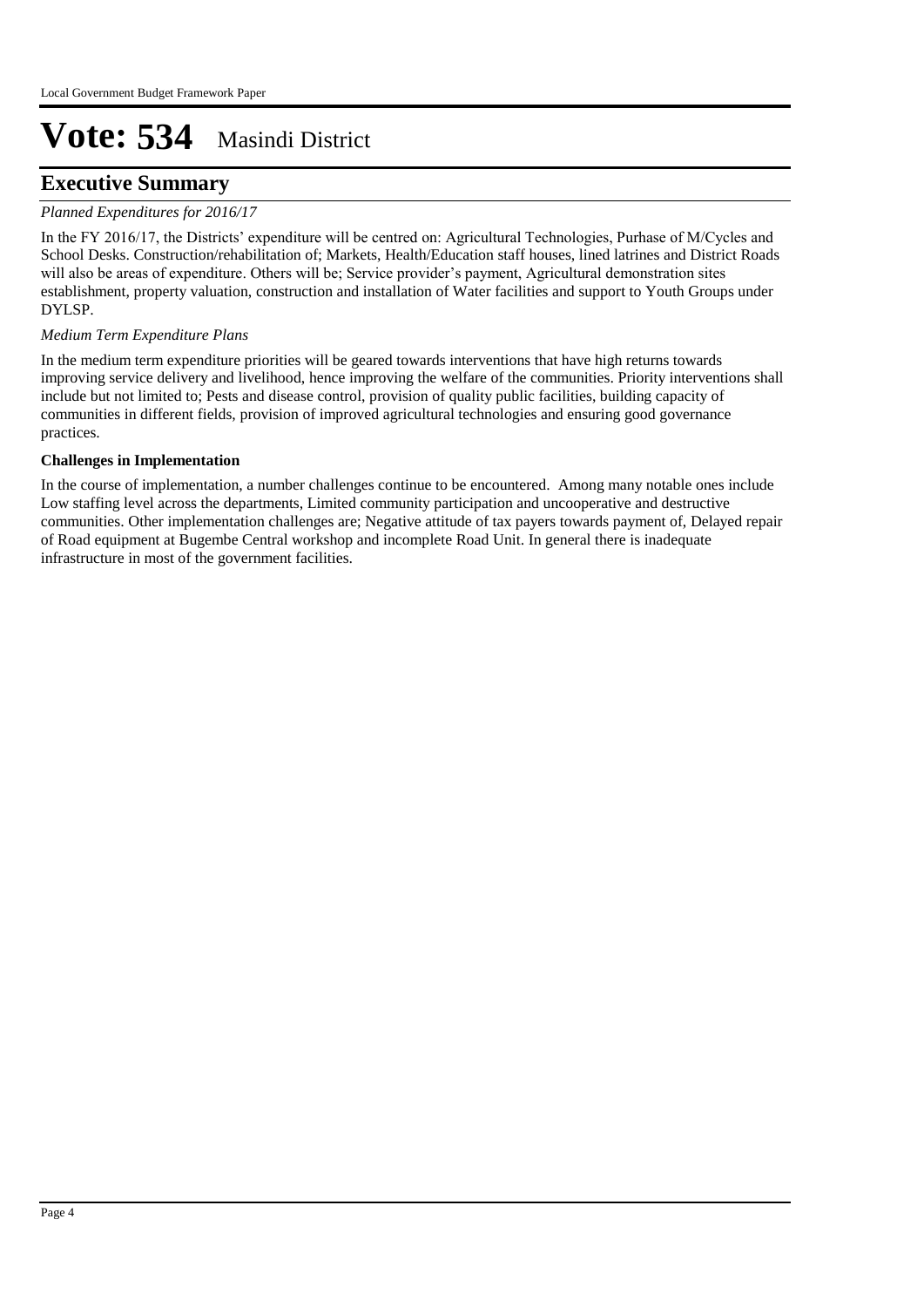# **A. Revenue Performance and Plans**

|                                                          | 2015/16                                |                  |  | 2016/17                |
|----------------------------------------------------------|----------------------------------------|------------------|--|------------------------|
|                                                          | <b>Approved Budget</b> Receipts by End |                  |  | <b>Proposed Budget</b> |
| <b>UShs 000's</b>                                        |                                        | <b>September</b> |  |                        |
| <b>1. Locally Raised Revenues</b>                        | 839,949                                | 184,468          |  | 939,571                |
| <b>Inspection Fees</b>                                   | 1,500                                  | 354              |  | 2,410                  |
| Property related Duties/Fees                             | 13,701                                 | $\Omega$         |  | 3,000                  |
| Park Fees                                                | 10,800                                 | 2,916            |  | 11,462                 |
| Other licences                                           | 24.624                                 | 12,207           |  | 41,207                 |
| Other Fines and Penalties                                | 1,575                                  | $\mathbf{0}$     |  |                        |
| Other Fees and Charges                                   | 17.140                                 | 13,114           |  | 60,450                 |
| Other Court Fees                                         | 200                                    | $\Omega$         |  |                        |
| Miscellaneous                                            | 16,351                                 | 10,997           |  | 7,695                  |
| Migration permits                                        | $\mathbf{1}$                           | $\mathbf{0}$     |  |                        |
| Market/Gate Charges                                      | 180,671                                | 48,622           |  | 189,252                |
| Local Hotel Tax                                          | 1,533                                  | $\overline{0}$   |  |                        |
| Rates - Produced Assets - from private entities          | 2,500                                  | $\mathbf{0}$     |  |                        |
| <b>Land Fees</b>                                         | 63,669                                 | 4,504            |  | 44,969                 |
| Local Service Tax                                        | 64,509                                 | 20,361           |  | 180,000                |
| Fees from Forestry                                       | 31,131                                 | $\overline{0}$   |  |                        |
| Educational/Instruction related levies                   | $\mathbf{1}$                           | $\overline{0}$   |  |                        |
| Driving Permits                                          | $\mathbf{1}$                           | $\mathbf{0}$     |  |                        |
| Development Tax                                          | 1                                      | $\mathbf{0}$     |  |                        |
| <b>Court Filing Fees</b>                                 | 1,000                                  | $\Omega$         |  | 2,100                  |
| <b>Business licences</b>                                 | 51,429                                 | 14,311           |  | 64,021                 |
| <b>Application Fees</b>                                  | 18,230                                 | 520              |  | 4,738                  |
| Animal & Crop Husbandry related levies                   | 198,569                                | 34,016           |  | 190,941                |
| <b>Agency Fees</b>                                       | 15,000                                 | 1,390            |  | 49,140                 |
| Advertisements/Billboards                                | 4,500                                  | $\overline{0}$   |  | 1,681                  |
| <b>Advance Recoveries</b>                                |                                        | $\Omega$         |  | 2,200                  |
| Liquor licences                                          | 10,799                                 | 1,915            |  | 10,292                 |
| Sale of None(Produced) Government Properties/assets      | 2,625                                  | 277              |  |                        |
| Wind Fall Gains                                          | 500                                    | 1,553            |  |                        |
| Local Government Hotel Tax                               |                                        | $\mathbf{0}$     |  | 3,208                  |
| Unspent balances - Locally Raised Revenues               |                                        | 10,018           |  |                        |
| Refuse collection charges/Public convinience             | 500                                    | $\overline{0}$   |  | 2,625                  |
| Sale of non-produced government Properties/assets        |                                        | $\mathbf{0}$     |  | 1,200                  |
| Sale of (Produced) Government Properties/assets          | 41,254                                 | 2,248            |  | 28,151                 |
| Rent & Rates from private entities                       | 26,000                                 | 1,020            |  | 23,280                 |
| Rent & Rates from other Gov't Units                      | 28,571                                 | $\mathbf{0}$     |  |                        |
| Reimbursements by Other bodies                           | 1,500                                  | 1,700            |  |                        |
| <b>Registration of Businesses</b>                        | 4,500                                  | 1,300            |  | 5,855                  |
| Registration (e.g. Births, Deaths, Marriages, etc.) Fees | 4,950                                  | 1,125            |  | 9,695                  |
| Tax Tribunal - Court Charges and Fees                    | 116                                    | $\mathbf{0}$     |  |                        |
| 2a. Discretionary Government Transfers                   | 2,195,554                              | 465,484          |  | 3,033,385              |
| District Discretionary Development Equalization Grant    | 234,505                                | 46,901           |  | 894,694                |
| District Unconditional Grant (Wage)                      | 1,465,415                              | 296,544          |  | 1,462,075              |
| District Unconditional Grant (Non-Wage)                  | 488,158                                | 122,039          |  | 676,616                |
| Urban Unconditional Grant (Wage)                         | 7,477                                  | $\mathbf{0}$     |  |                        |
| 2b. Conditional Government Transfers                     | 14,705,818                             | 3,375,741        |  | 12,964,975             |
| <b>Transitional Development Grant</b>                    | 22,000                                 | 5,500            |  | 47,182                 |
| Support Services Conditional Grant (Non-Wage)            | 2,017,292                              | 507,086          |  | 1,785,489              |
| Sector Conditional Grant (Non-Wage)                      | 1,292,395                              | 383,613          |  | 1,641,889              |
|                                                          |                                        |                  |  |                        |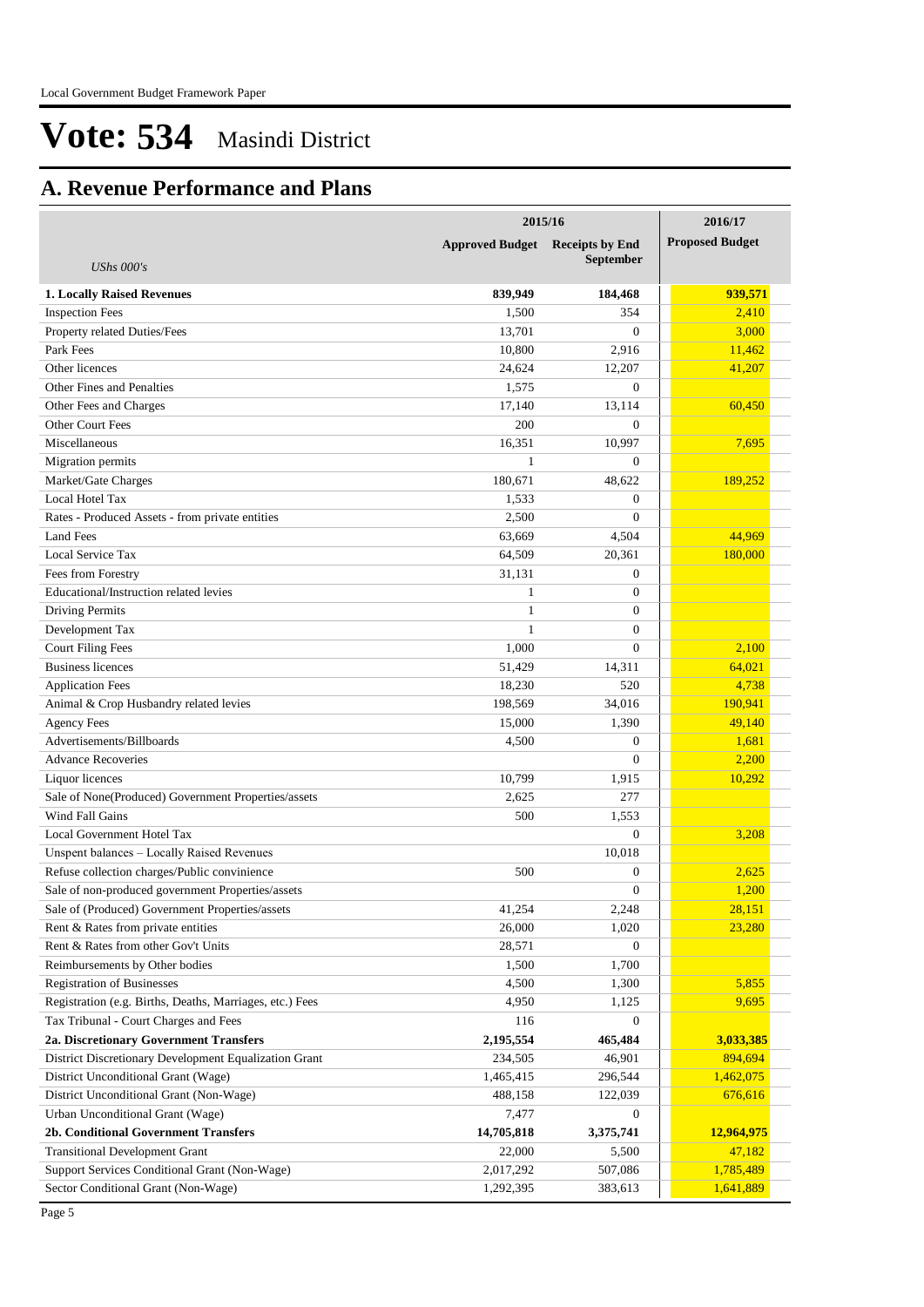# **A. Revenue Performance and Plans**

| Development Grant                                                                               | 2,379,807  | 482,132        | 496,127    |
|-------------------------------------------------------------------------------------------------|------------|----------------|------------|
| Sector Conditional Grant (Wage)                                                                 | 8,994,324  | 1,997,410      | 8,994,289  |
| 2c. Other Government Transfers                                                                  | 1,195,352  | 296,287        | 1,191,521  |
| Rodas maintenance- Uganda Road Fund                                                             | 657,762    | 138,544        | 657,762    |
| Youth Liveihood Programme                                                                       | 389,759    | 6,672          | 389,759    |
| Ministry of Trade and Tourism (Kafo Market)<br>Ministry of Trade and Tourism (Kafu Instructure) | 70,000     | 70,000         |            |
| Northern Uganda Social Action Fund II                                                           |            | 5,000          |            |
| Unspent balances - Conditional Grants                                                           | 20.787     | 20,787         |            |
| Uganda National Examinations Board (UNEB)                                                       | 7.000      | $\Omega$       | 7.000      |
| Uganda Wild Life Authority (Gate Fees)                                                          |            | $\theta$       | 137,000    |
| <b>JLOS</b>                                                                                     | 5,710      | 5,710          |            |
| Ministry of Health (Health Workers Recruitment)                                                 |            | 5,240          |            |
| Unspent balances - Other Government Transfers                                                   | 44,333     | 44,333         |            |
| 4. Donor Funding                                                                                | 291,802    | 126,992        | 266,000    |
| <b>UNICEF</b> - Health                                                                          | 52,000     | 47,561         | 52,000     |
| Alliance I Tobacco Company                                                                      | 1,934      | $\Omega$       |            |
| <b>CARTER Centre</b>                                                                            |            | $\Omega$       | 52,000     |
| CES (Sight Savers) - Health                                                                     | 52,000     | 16,034         |            |
| Continental Tobacco Company                                                                     | 1,934      | $\overline{0}$ |            |
| GAVI                                                                                            | 16,000     | $\overline{0}$ | 16.000     |
| IFAD - Vgetable Oil                                                                             | 20,000     | $\theta$       |            |
| Infectious Disease Institute (IDI)                                                              |            | $\overline{0}$ | 25,000     |
| Infectious Diseases Institute (IDI)                                                             | 25,000     | $\Omega$       |            |
| Negleted Tropical Diseases/ENVISION                                                             |            | $\overline{0}$ | 35,000     |
| NTD(Neglected Tropical Diseases)                                                                | 35,000     | $\overline{0}$ |            |
| Premier Garden Tobacco Company                                                                  | 1,934      | $\overline{0}$ |            |
| <b>UNICEF</b> - Plannining Unit                                                                 | 48,000     | $\Omega$       |            |
| <b>UNICEF Planning</b>                                                                          |            | $\Omega$       | 48,000     |
| <b>WHO</b>                                                                                      | 20,000     | 58,369         |            |
| World Health Organisation (WHO)                                                                 |            | $\overline{0}$ | 20,000     |
| <b>PACE</b>                                                                                     | 18,000     | 5,028          | 18,000     |
| <b>Total Revenues</b>                                                                           | 19,228,475 | 4,448,971      | 18,395,452 |

#### **Revenue Performance in the first Quarter of 2015/16**

#### *(i) Locally Raised Revenues*

A fair performance of Local Revenue was realized in the first quarter. Out of the, planned receipts to be received, 88% and 22% against the quarter and annual budget, respectively was collected. Over performance was noted on the following line items Reimbursement by other bodies (113%), Windfall gain (311%), and other licenses (50%), other fees and Charges (77%, Miscellaneous (67%) and Local Service Tax. This achievement was as a result of increased supervision and monitoring.

# *(ii) Central Government Transfers*

Transfers from central Government averagely performed as planned. Out of the annual budget anticipated to be received by the end of the Quarter, 23% had been received. In comparison to the quarter receipts, the performance stood at 89.4%. The short fall in Central government transfers was due to less release on salaries; due to delay by MoPS to clear the planned recruitment. Tertiary and Urban Wages were also not released as the District has neither a Tertiary institution nor a Town Council.

*(iii) Donor Funding*

Broadly good performance was noted under Donor funding. Out of planned Budget, 174% against planned quarter and 44% against annual budget was received. Over performance under donor funding was due to increased funding from WHO and UNICEF for mass immunization of Measles. In spite of the good performance, Infectious Disease Institute, IFAD, GAVI, Neglected Tropical Diseases and Tobacco companies did not remit any penny to the District confers by close of the first quarter.

#### **Planned Revenues for 2016/17**

*(i) Locally Raised Revenues*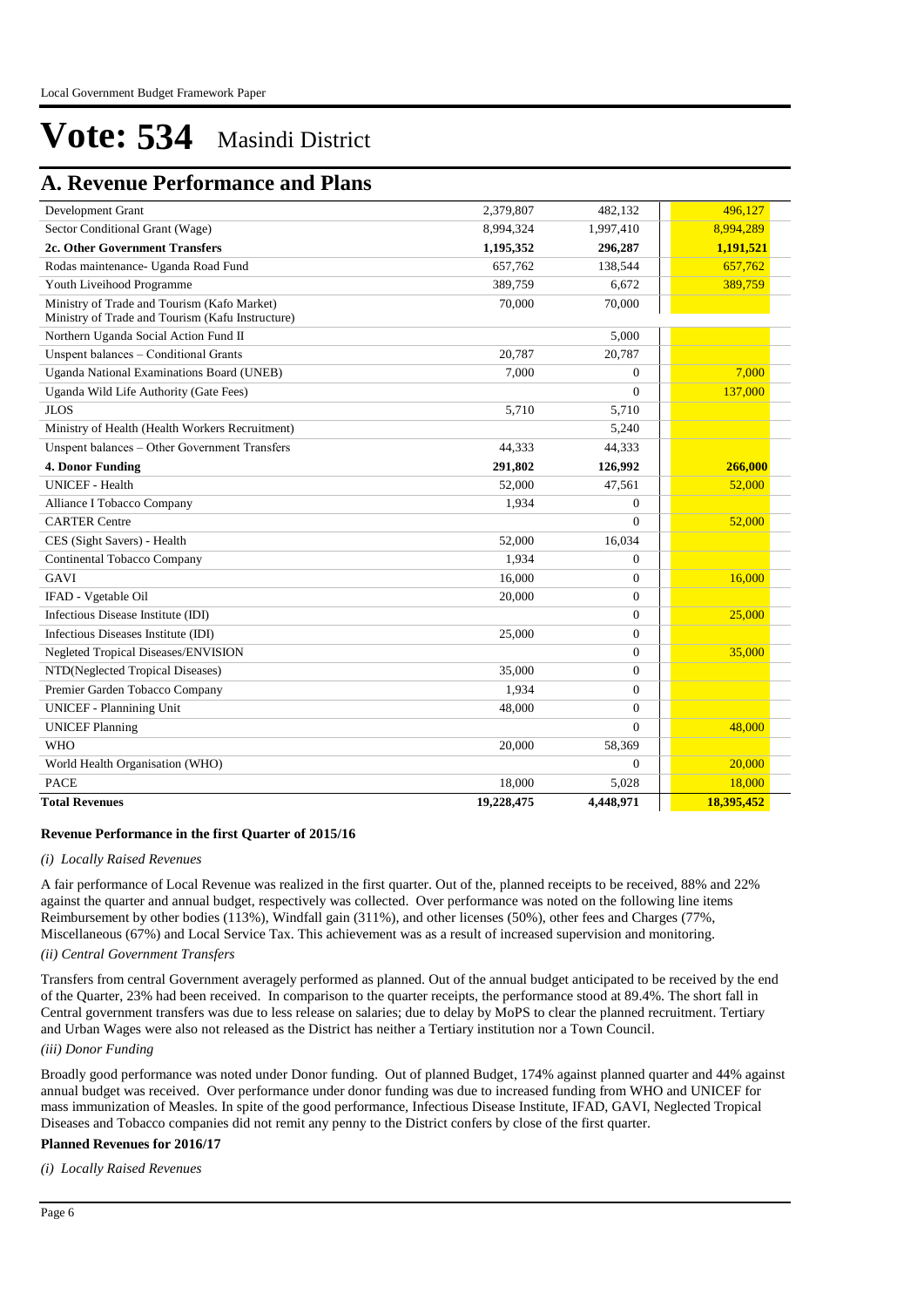# **A. Revenue Performance and Plans**

In comparison to FY 2015/2016, local revenue is anticipated to increase by 11.86%. The increase in local revenue is as a result of the study that was undertaken on tenderable revenue sources, which in turn led to the upward revision of the reserve prices, the intensive tax payer's enumeration for payment of Local Service Tax and increased revenue mobilization and collection.

#### *(ii) Central Government Transfers*

Basing on the IPFs received from the MoFPED, transfers from Central Government are anticipated to decrease by 5.01%. The decrease is due to non inclusion of PRDP III funds, reduction in District Discretionary Development Equalization Grant funding. However, substantial revenue is anticipated to be received for support services conditional Grant (non Wage) constituting 9.7% of the total District Budget.

#### *(iii) Donor Funding*

In comparison to FY 2015/2016 and basing of the commitments so far received from Donors, a decline of 8.84% is anticipated to be experienced in the FY 2016/2017. This decline is as a result of a number of NGOs winding up their operations in the district.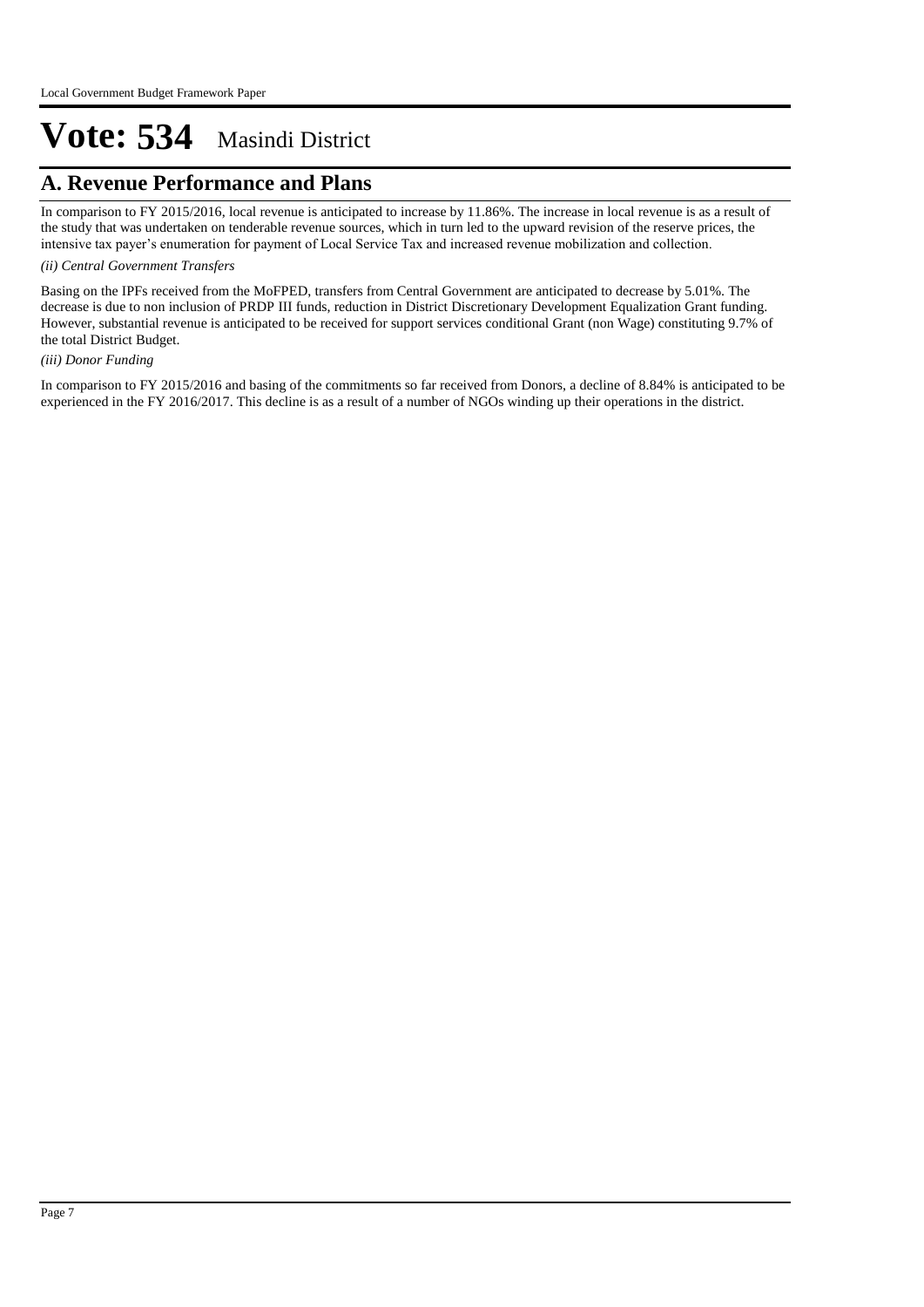# **Summary of Performance and Plans by Department**

# *Workplan 1a: Administration*

#### **(i) Overview of Workplan Revenue and Expenditures**

| <b>UShs Thousand</b>                                 |                           | 2015/16                       | 2016/17                          |
|------------------------------------------------------|---------------------------|-------------------------------|----------------------------------|
|                                                      | Approved<br><b>Budget</b> | <b>Outturn by</b><br>end Sept | <b>Proposed</b><br><b>Budget</b> |
| A: Breakdown of Workplan Revenues:                   |                           |                               |                                  |
| <b>Recurrent Revenues</b>                            | 743,015                   | 202,615                       | 2,530,392                        |
| District Unconditional Grant (Non-Wage)              | 79.035                    | 19,759                        | 112,148                          |
| District Unconditional Grant (Wage)                  | 322,860                   | 68,619                        | 301,345                          |
| <b>Locally Raised Revenues</b>                       | 154,298                   | 41,220                        | 154,105                          |
| Multi-Sectoral Transfers to LLGs                     | 120,625                   | 48,840                        | 177,305                          |
| Other Transfers from Central Government              |                           | 5,000                         |                                  |
| Support Services Conditional Grant (Non-Wage)        | 52,657                    | 13,114                        | 1,785,489                        |
| Unspent balances - Other Government Transfers        | 6,062                     | 6,062                         |                                  |
| Urban Unconditional Grant (Wage)                     | 7,477                     | $\mathbf{0}$                  |                                  |
| <b>Development Revenues</b>                          | 132,457                   | 27,002                        | 167,787                          |
| District Discretionary Development Equalization Gran | 129.311                   | 25.862                        | 110,000                          |
| Multi-Sectoral Transfers to LLGs                     | 3.146                     | 1,140                         | 57,787                           |
| <b>Total Revenues</b>                                | 875,472                   | 229,617                       | 2,698,179                        |
| <b>B: Overall Workplan Expenditures:</b>             |                           |                               |                                  |
| Recurrent Expenditure                                | 743.015                   | 194,615                       | 2,530,392                        |
| Wage                                                 | 322,860                   | 65,943                        | 301.345                          |
| Non Wage                                             | 420.155                   | 128,672                       | 2,229,047                        |
| Development Expenditure                              | 132,457                   | 9.048                         | 167,787                          |
| Domestic Development                                 | 132,457                   | 9.048                         | 167,787                          |
| Donor Development                                    | $\mathbf{0}$              | $\overline{0}$                | $\overline{0}$                   |
| <b>Total Expenditure</b>                             | 875,472                   | 203,664                       | 2,698,179                        |

*Revenue and Expenditure Performance in the first quarter of 2015/16*

Overall, a 26% and 100% performance in receipts against annual budget and quarterly respectively was recorded in the first quarter. On the expenditure side, the department was able to spend 23% against the annual budget and 91% against the planned quarter. Notably expenditure on wage stood at 20%, Non wage at 31% and Domestic development at 7% against annual budget.

#### *Department Revenue and Expenditure Allocations Plans for 2016/17*

A sharp increase in the resource envelope of 208.2% is anticipated in the FY 2016/2017. Mainly this is as result of shifting pensions and gratuity payment to the sector. The department expects to spend 94% on recurrent expenditures which constitute 11.2% wage and 83% Non wage. Non wage will be spent mainly on Payment of Pension and gratuity for retired staff and Monitoring of Government programs. 6% of the expenditure constitutes domestic developments for the sector.

#### **(ii) Summary of Past and Planned Workplan Outputs**

#### *Physical Performance in the first quarter of 2015/16*

Government programs monitored, printed pay slips for staff, submitted pay change reports and pension files to MoPS. 1 radio program held and staff appointed and confirmed in services.

#### *Plans for 2016/17 by Vote Function*

The major planned outputs for the sector are; Procured CAOs vehicle, Pension and gratuity for retired staff paid, Monitored Government programs. Other outputs shall include; staff capacity built, Staff salaries paid, a managed active and pension payrolls, implemented Clients Charter, and appraised staff.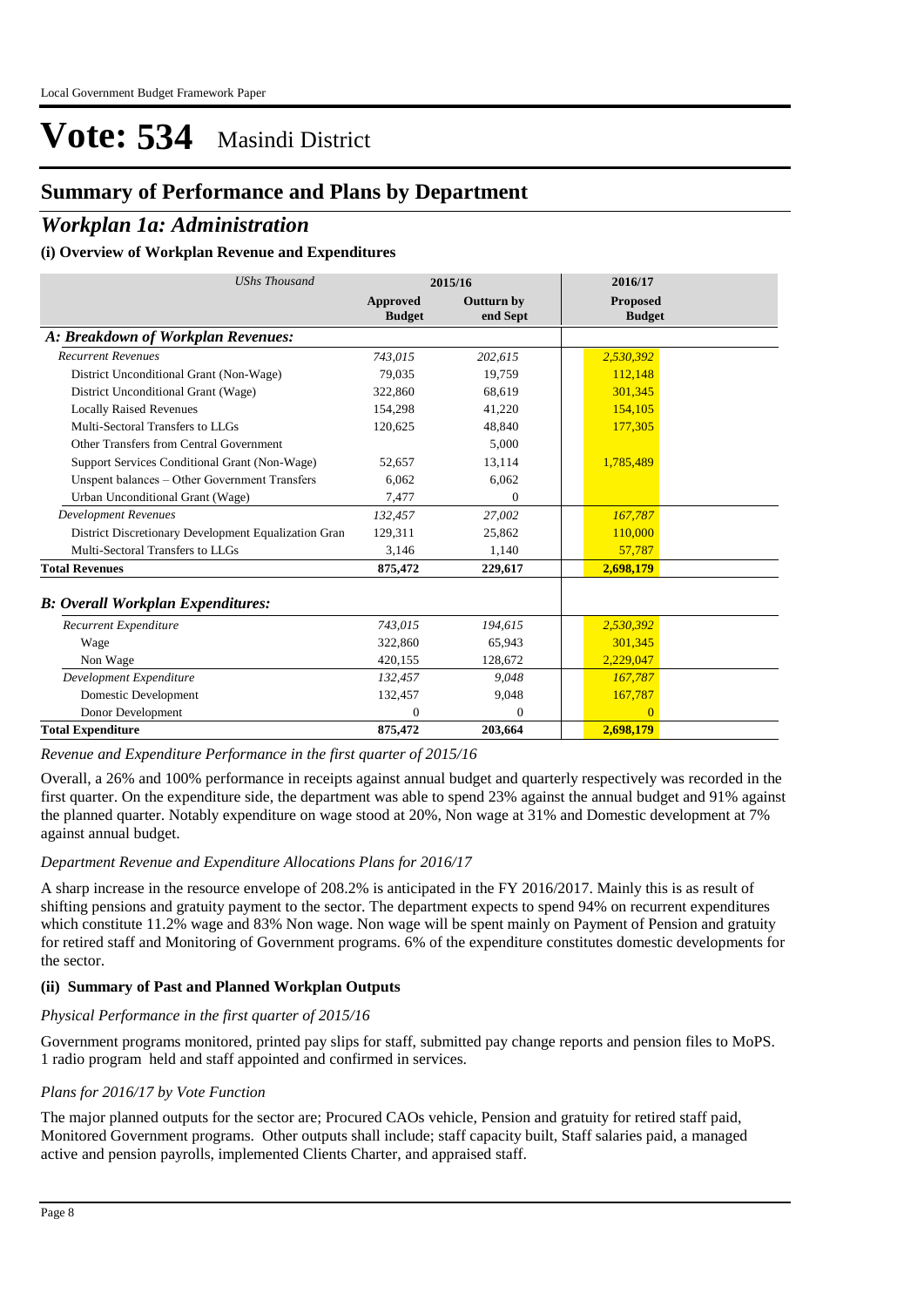# *Workplan 1a: Administration*

# *Medium Term Plans and Links to the Development Plan*

The following interventions that link to the DDP will be undertaken in the meduim term: Monitoring the implementation of Government programs, operationazation of the District Clients' Charter, HIV/AIDS Workplace policy and ICT Polices, strengthening of the Disaster Management Committee, Maintanence of Government facilities, management of entry and exit of staff, increase the awareness of Governement programmes, maintain an inventory of staff records and setting up a District Data Bank.

# None **(iii) Details of Off-Budget Activities carried out by NGOs, Central Government, the Private Sector and Donors**

# **(iv) The three biggest challenges faced by the department in improving local government services**

# *Limited sector allocations. 1.*

Due to limited funds there is delayed Payment of Service Providers thus poor service delivery and Increased bills for utilities i.e. Electricity water Bills, irregular lower level supervision.

# *Increased Legal cases 2.*

The District still has many court cases and litigation to handle with limited funds.

# *Lack of Transport 3.*

The sector does not fully monitor and supervise Government programmes since most of its fleet is down.

# *Workplan 2: Finance*

# **(i) Overview of Workplan Revenue and Expenditures**

| <b>UShs Thousand</b>                          | 2015/16                          |                               | 2016/17                          |  |
|-----------------------------------------------|----------------------------------|-------------------------------|----------------------------------|--|
|                                               | <b>Approved</b><br><b>Budget</b> | <b>Outturn by</b><br>end Sept | <b>Proposed</b><br><b>Budget</b> |  |
| A: Breakdown of Workplan Revenues:            |                                  |                               |                                  |  |
| <b>Recurrent Revenues</b>                     | 414,474                          | 110,372                       | 414,320                          |  |
| District Unconditional Grant (Non-Wage)       | 46,478                           | 11,619                        | 47,217                           |  |
| District Unconditional Grant (Wage)           | 127,402                          | 25,328                        | 127,096                          |  |
| <b>Locally Raised Revenues</b>                | 54,193                           | 17,950                        | 54,193                           |  |
| Multi-Sectoral Transfers to LLGs              | 180,274                          | 53,956                        | 185,814                          |  |
| Support Services Conditional Grant (Non-Wage) | 6,126                            | 1,518                         |                                  |  |
| <b>Development Revenues</b>                   | 292                              | 22                            | 5,672                            |  |
| Multi-Sectoral Transfers to LLGs              | 292                              | 22                            | 5,672                            |  |
| <b>Total Revenues</b>                         | 414,766                          | 110,394                       | 419,992                          |  |
| <b>B: Overall Workplan Expenditures:</b>      |                                  |                               |                                  |  |
| Recurrent Expenditure                         | 414,474                          | 110,989                       | 414,320                          |  |
| Wage                                          | 127,402                          | 26.649                        | 127,096                          |  |
| Non Wage                                      | 287,071                          | 84,340                        | 287,224                          |  |
| Development Expenditure                       | 292                              | 22                            | 5,672                            |  |
| Domestic Development                          | 292                              | 22                            | 5,672                            |  |
| Donor Development                             | $\Omega$                         | $\overline{0}$                | $\overline{0}$                   |  |
| <b>Total Expenditure</b>                      | 414,766                          | 111,011                       | 419,992                          |  |

*Revenue and Expenditure Performance in the first quarter of 2015/16*

*Department Revenue and Expenditure Allocations Plans for 2016/17*

In the first quarter, the Department receipts performance was 27% against annual budget and 106% against the planned quarter. Over performance in receipts was noted under local revenue which performed at 33%. The department was able to spend 27% of its annual budget, of which 21% was wage, 29% was on non wage and 8% was on domestic development.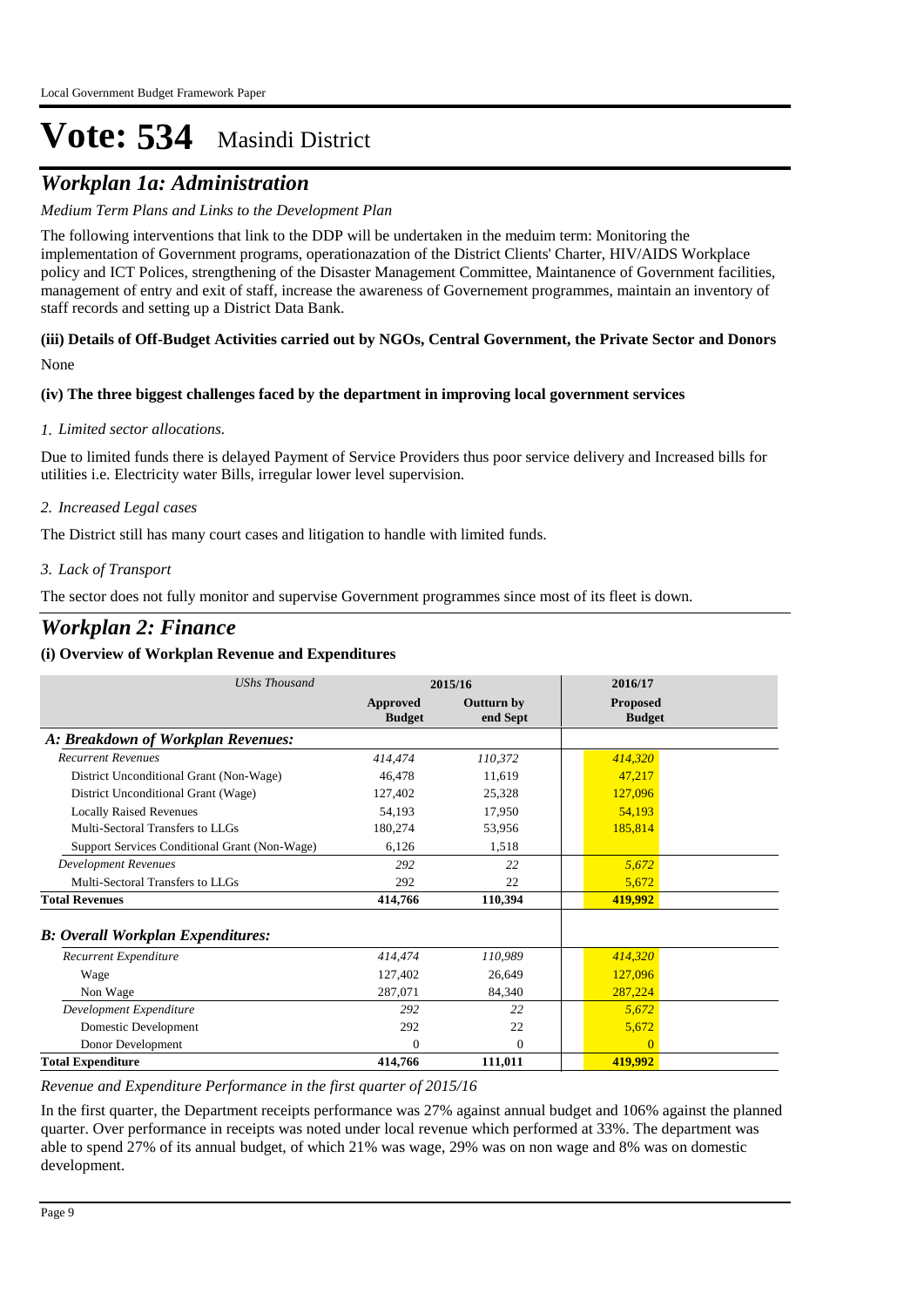# *Workplan 2: Finance*

# *Department Revenue and Expenditure Allocations Plans for 2016/17*

The departments' anticipates an increase of 1.3% of receipts in the FY 2016/2017. This increment is as a result of increased allocation in Multi sectoral transfers to LLGs. The departments' expenditure will mainly be incurred on; Staff salaries, production of mandatory documents (Budget and Financial Statements), production of revenue registers, property valuation and support to LLGs to improve accountability in revenue mobilization and collection.

# **(ii) Summary of Past and Planned Workplan Outputs**

# *Physical Performance in the first quarter of 2015/16*

Draft final accounts for the Financial Year 2014/15 were produced and submitted to the Auditor General and Accountant General, Monthly budget desk meetings were held, monthly revenue meetings were conducted, revenue monitoring and mobilisation were conducted in the LLGs and Monthly departmental meetings were conducted.

#### *Plans for 2016/17 by Vote Function*

The department's major outputs shall include: Prepared Annual Budget performance report, End of year Financial Statements produced, Revenue mobilized and collected, budget desk meetings conducted, Tax Payers and Business registers updated. Others shall be, updated and posted books of accounts, reconciled accounts and purchased accountable stationery.

#### *Medium Term Plans and Links to the Development Plan*

In the medium term, the department will continue to support staff who are pursuing professional courses and to pursue strategies outlined in the local revenue enhancement plan, notably; registration/ enumeration of Businesses/tax payers and proper assessment, valuation of property and study of tenderable revenue sources for improved revenue performance, hence improved service delivery.

# None **(iii) Details of Off-Budget Activities carried out by NGOs, Central Government, the Private Sector and Donors**

# **(iv) The three biggest challenges faced by the department in improving local government services**

# *Lack of Transport for revenue mobilisation 1.*

The department is handcapped because the vehicle for revenue mobilisation is old and breaks down often

#### *IFMS system interruptions 2.*

The department has been facing challenges of the system interuptions which leads to delays in processing payments

*staffing gaps 3.*

The department is in need of a staff to handle the stores which is a critical function.

# *Workplan 3: Statutory Bodies*

| UShs Thousand                                 | 2015/16                   |                               | 2016/17                          |  |
|-----------------------------------------------|---------------------------|-------------------------------|----------------------------------|--|
|                                               | Approved<br><b>Budget</b> | <b>Outturn by</b><br>end Sept | <b>Proposed</b><br><b>Budget</b> |  |
| A: Breakdown of Workplan Revenues:            |                           |                               |                                  |  |
| <b>Recurrent Revenues</b>                     | 2,372,323                 | 573,047                       | 612,835                          |  |
| District Unconditional Grant (Non-Wage)       | 71,099                    | 17.775                        | 195,770                          |  |
| District Unconditional Grant (Wage)           | 201,732                   | 48.342                        | 222,171                          |  |
| <b>Locally Raised Revenues</b>                | 116,763                   | 13,635                        | 116,763                          |  |
| Multi-Sectoral Transfers to LLGs              | 57.651                    | 9.262                         | 78,131                           |  |
| Support Services Conditional Grant (Non-Wage) | 1,925,078                 | 484,033                       |                                  |  |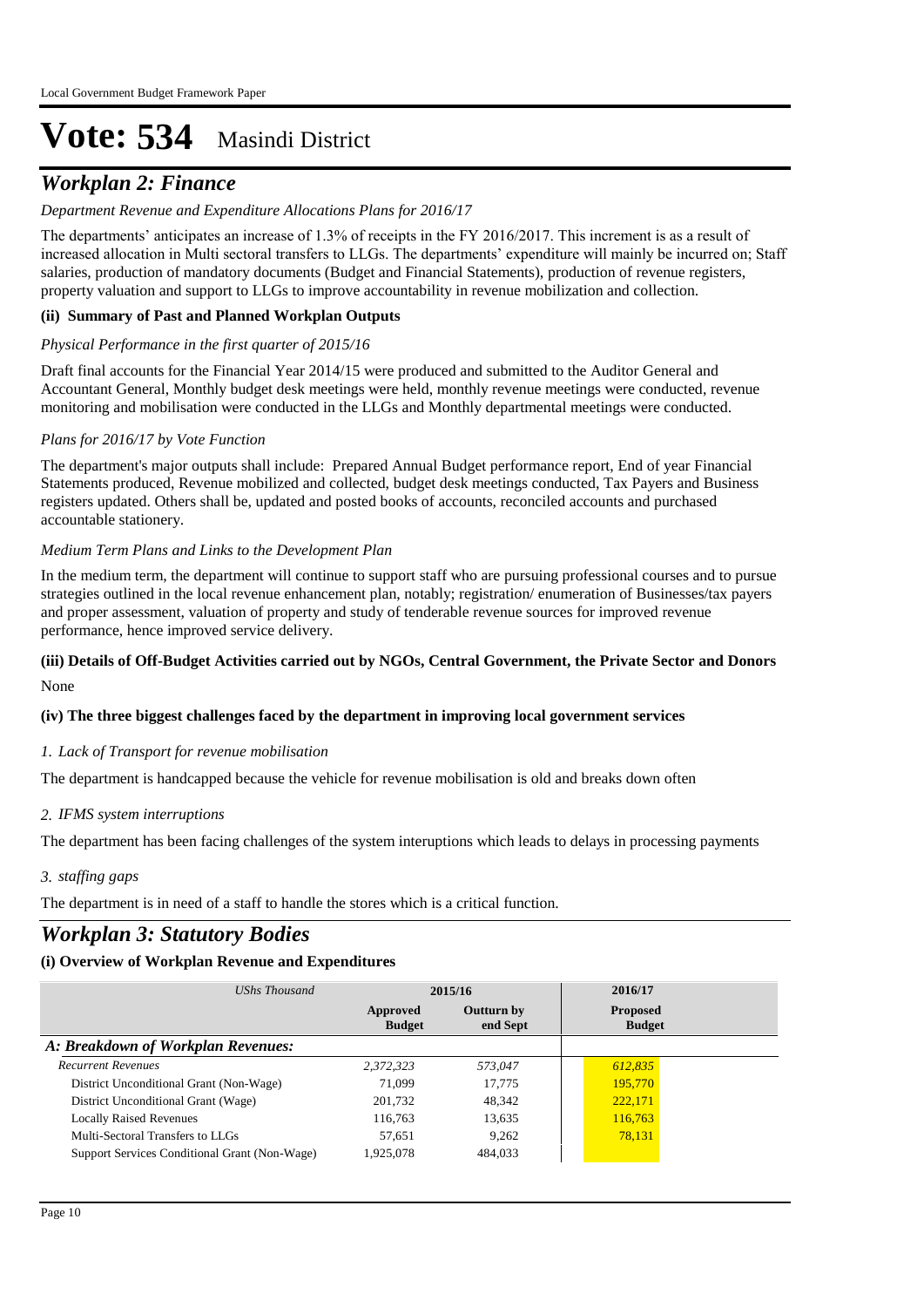# *Workplan 3: Statutory Bodies*

|                                          | $\checkmark$         |                           |                               |                                  |  |
|------------------------------------------|----------------------|---------------------------|-------------------------------|----------------------------------|--|
|                                          | <b>UShs Thousand</b> |                           | 2015/16                       |                                  |  |
|                                          |                      | Approved<br><b>Budget</b> | <b>Outturn by</b><br>end Sept | <b>Proposed</b><br><b>Budget</b> |  |
| <b>Total Revenues</b>                    |                      | 2,372,323                 | 573,047                       | 612,835                          |  |
| <b>B: Overall Workplan Expenditures:</b> |                      |                           |                               |                                  |  |
| Recurrent Expenditure                    |                      | 2,372,323                 | 572,108                       | 612,835                          |  |
| Wage                                     |                      | 201,919                   | 47,404                        | 222,171                          |  |
| Non Wage                                 |                      | 2,170,404                 | 524,704                       | 390,664                          |  |
| Development Expenditure                  |                      | 0                         | 0                             | $\Omega$                         |  |
| Domestic Development                     |                      | 0                         | $\mathbf{0}$                  |                                  |  |
| Donor Development                        |                      | 0                         | $\Omega$                      | $\Omega$                         |  |
| <b>Total Expenditure</b>                 |                      | 2,372,323                 | 572,108                       | 612,835                          |  |

# *Revenue and Expenditure Performance in the first quarter of 2015/16*

A 24% and 97% receipts performance, against annual and quarter budget, respectively was recorded in quarter one. Out of the total receipts, the sector was able to spend 24% and 96% against its annual and quarterly planned expenditure, respectively. Expenditure on wage stood at 23% and non wage at 24% against the annual budget.

# *Department Revenue and Expenditure Allocations Plans for 2016/17*

The sector budget for FY 2016/2017 is anticipated to reduce by 26% compared to the previous FY 2015/2016; this has been as a result of pension and gratuity funds being transferred to administration vote. The sector expects to spend 36% of its revenue on wages and 64% on none wage respectively.

# **(ii) Summary of Past and Planned Workplan Outputs**

#### *Physical Performance in the first quarter of 2015/16*

Notable registered out puts were; 5 sets of council and committee minutes produced, 21 private service providers for cleaning identified , 32 contracts awarded, 49 market tenderers identified, 128 contract agreements prepared, 120 firms for works and 63 applicants shortlisted, 25 Staff appointed on probation, 10 Staff promoted and Pensioners paid Gratuity and Monthly Pension.

# *Plans for 2016/17 by Vote Function*

Private service providers identified, 218 contracts awarded and agreements signed, 19 Council and Committee minutes produced, 4 adverts placed in the print media, 70 firms for frame work contracts prequalified, 75 Staff appointed on probation, 25 Staff promoted, Submitted 500 Applications for freehold and lease holds titles, 4 quarterly Internal Audit and Auditor General's reports reviewed by LGPAC and 12 DEC meeting conducted.

#### *Medium Term Plans and Links to the Development Plan*

In a bid to enable the department carry out its oversight function, the following will be pursued; procurement and distribution of laws and legislations books to councilors and members of statutory bodies, Construction and equipping a modern council and lands office, Purchase of a double cabin vehicle for Monitoring field activities and capacity building of both technical staff and policy makers.

# **(iii) Details of Off-Budget Activities carried out by NGOs, Central Government, the Private Sector and Donors**

#### None at the moment

#### **(iv) The three biggest challenges faced by the department in improving local government services**

#### *Inadequate funding 1.*

Funds not enough to implement the desired services, its reducing year after year yet inflation rates is very high.

# *No vehicle for the departement 2.*

Monitoring of projects bieng implemented in the district by District Executive is difficult.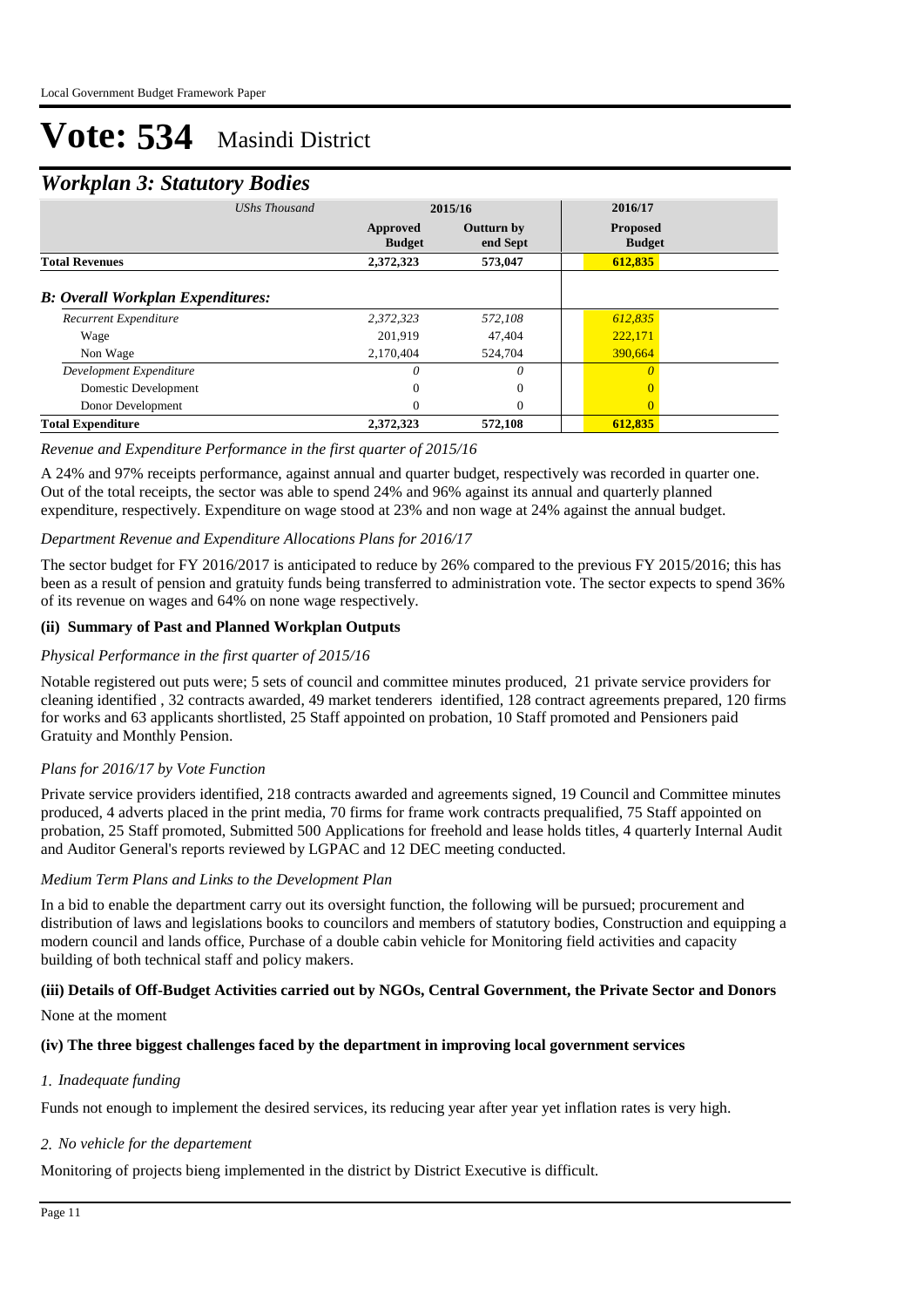# *Workplan 3: Statutory Bodies*

*Low Community Support to Government programmes 3.*

Community has negative attitudes towards embrasing government programmes like OWC.

# *Workplan 4: Production and Marketing*

# **(i) Overview of Workplan Revenue and Expenditures**

| <b>UShs Thousand</b>                          |                                  | 2015/16                       | 2016/17                          |
|-----------------------------------------------|----------------------------------|-------------------------------|----------------------------------|
|                                               | <b>Approved</b><br><b>Budget</b> | <b>Outturn by</b><br>end Sept | <b>Proposed</b><br><b>Budget</b> |
| A: Breakdown of Workplan Revenues:            |                                  |                               |                                  |
| <b>Recurrent Revenues</b>                     | 439,879                          | 84,745                        | 492,217                          |
| District Unconditional Grant (Wage)           | 203,190                          | 49.682                        | 202,701                          |
| <b>Locally Raised Revenues</b>                | 4.237                            | 200                           | 4.237                            |
| Multi-Sectoral Transfers to LLGs              | 10.267                           | 1.163                         | 19,406                           |
| Sector Conditional Grant (Non-Wage)           | 55.527                           | 13,882                        | 101,304                          |
| Sector Conditional Grant (Wage)               | 164,589                          | 19,305                        | 164,569                          |
| Support Services Conditional Grant (Non-Wage) | 2,069                            | 513                           |                                  |
| <b>Development Revenues</b>                   | 225,135                          | 100,853                       | 23,000                           |
| Development Grant                             | 123,411                          | 30,853                        |                                  |
| Donor Funding                                 | 25,802                           | 0                             |                                  |
| Multi-Sectoral Transfers to LLGs              | 5.922                            | $\Omega$                      | 23,000                           |
| Other Transfers from Central Government       | 70,000                           | 70,000                        |                                  |
| <b>Total Revenues</b>                         | 665,014                          | 185,597                       | 515,217                          |
| <b>B: Overall Workplan Expenditures:</b>      |                                  |                               |                                  |
| Recurrent Expenditure                         | 439.879                          | 83.772                        | 492,217                          |
| Wage                                          | 367,779                          | 68,015                        | 367,269                          |
| Non Wage                                      | 72.100                           | 15,757                        | 124,948                          |
| Development Expenditure                       | 225,135                          | 28.064                        | 23,000                           |
| Domestic Development                          | 199,333                          | 28,064                        | 23,000                           |
| Donor Development                             | 25,802                           | $\overline{0}$                | $\overline{0}$                   |
| <b>Total Expenditure</b>                      | 665,014                          | 111,836                       | 515,217                          |

*Revenue and Expenditure Performance in the first quarter of 2015/16*

The first quarter out turn in receipts stood at 28% performance against annual budget and 85% against the planned quarter. The shortfall in receipts was mainly under Agric extension salaries, local revenue and Multsectoral transfers. At close of the quarter, the department's expenditure stood at 17% and 51% against annual and quarterly planned budgets. 18% was spent on wage, 22% on non wage and 12% on domestic development.

# *Department Revenue and Expenditure Allocations Plans for 2016/17*

The department experienced a decline of 23% in receipts as compared to FY 2015/2016. The cause of the decline in receipts is due to budget cut under Production and Marketing Grant Development. However, a notable increment of 82% has been realized under Production and Marketing Grant non wage recurrent. Expenditure will mainly be incurred on; Salaries, Market infrastructural development, procurement of Agricultural Technologies and setting up of the agricultural demonstration sites.

# **(ii) Summary of Past and Planned Workplan Outputs**

# *Physical Performance in the first quarter of 2015/16*

Disease surveillance and crop pest managed, Inspected 50 aquaculture sites, inspected 6 fish markets and check points, 2 anti vermin surveys conducted, 3 community anti vermin operations carried out and 12 gazetted cattle markets inspected.

# *Plans for 2016/17 by Vote Function*

Emphasis will be on delivery of improved technologies (Crop planting materials, livestock breeds and fisheries),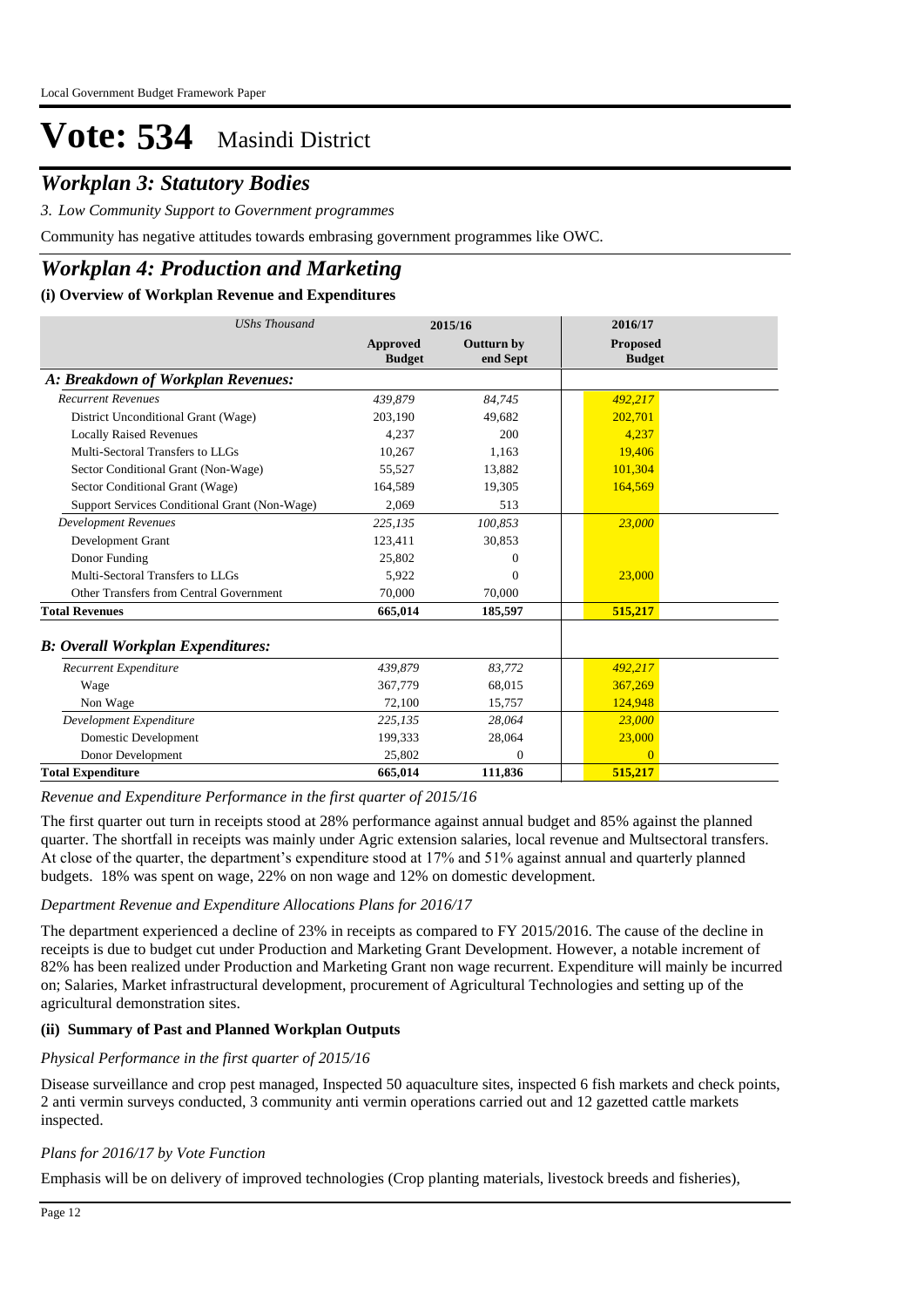# *Workplan 4: Production and Marketing*

Control of pests and disease in crops and livestock, Anti vermin operations, and Tsetse control activities. SACCOs and Cooperatives strengthened, farmers trained in modern farming methods. Demonstrations set at Kihonda Demonstration Farm.

# *Medium Term Plans and Links to the Development Plan*

In order to increase households income, the followings plans linked to the DDP will be undertaken; Promotion agro processing through provision of small scale agro processing mills, training of farmers in aspects of pre and post harvest handling and diary Management, provision of improved technologies, community mobilization into productive group formations and training of farmers in disease and pest control.

# **(iii) Details of Off-Budget Activities carried out by NGOs, Central Government, the Private Sector and Donors**

Establishment of a beekeeping information center, Establishment of plant clinics and Establishment ofa fish hatchery.

# **(iv) The three biggest challenges faced by the department in improving local government services**

# *Use of counterfeight agro-inputs on the market 1.*

There is high demand for improved seed which is tempting un trusted dealers to fake the in-puts leading to losses by farmers

# *Periodic outbreak of pests and diseases 2.*

The out breaks of pests and diseases is appearing beyond managable leves by the affected farmers causing low production and productivity in crops and livestock

*Climate change and poor enterprise selectio 3.*

Weather is becoming un predictable and seasonal changes are affecting timely activites.

# *Workplan 5: Health*

| <b>UShs Thousand</b>                          |                           | 2015/16                       | 2016/17                          |
|-----------------------------------------------|---------------------------|-------------------------------|----------------------------------|
|                                               | Approved<br><b>Budget</b> | <b>Outturn by</b><br>end Sept | <b>Proposed</b><br><b>Budget</b> |
| A: Breakdown of Workplan Revenues:            |                           |                               |                                  |
| <b>Recurrent Revenues</b>                     | 2.971.266                 | 765,474                       | 2,964,920                        |
| <b>Locally Raised Revenues</b>                | 9,383                     | 400                           | 9,383                            |
| Multi-Sectoral Transfers to LLGs              | 9.946                     | 535                           | 10.281                           |
| Sector Conditional Grant (Non-Wage)           | 280.551                   | 70.138                        | 279,177                          |
| Sector Conditional Grant (Wage)               | 2,666,079                 | 693,086                       | 2,666,079                        |
| Support Services Conditional Grant (Non-Wage) | 5.308                     | 1,315                         |                                  |
| <b>Development Revenues</b>                   | 1,183,741                 | 319,832                       | 333,145                          |
| Development Grant                             | 964,201                   | 192,840                       | 38,823                           |
| Donor Funding                                 | 218,000                   | 126,992                       | 218,000                          |
| Multi-Sectoral Transfers to LLGs              | 1,540                     | $\Omega$                      | 51,140                           |
| <b>Transitional Development Grant</b>         | $\Omega$                  | $\Omega$                      | 25,182                           |
| <b>Total Revenues</b>                         | 4,155,007                 | 1,085,306                     | 3,298,064                        |
| <b>B</b> : Overall Workplan Expenditures:     |                           |                               |                                  |
| Recurrent Expenditure                         | 2,971,266                 | 761,260                       | 2,964,920                        |
| Wage                                          | 2,666,079                 | 693.086                       | 2,666,079                        |
| Non Wage                                      | 305,187                   | 68,175                        | 298,841                          |
| Development Expenditure                       | 1,183,741                 | 221,944                       | 333,145                          |
| Domestic Development                          | 965.741                   | 130,578                       | 115,145                          |
| Donor Development                             | 218,000                   | 91.367                        | 218,000                          |
| <b>Total Expenditure</b>                      | 4,155,007                 | 983,205                       | 3.298.064                        |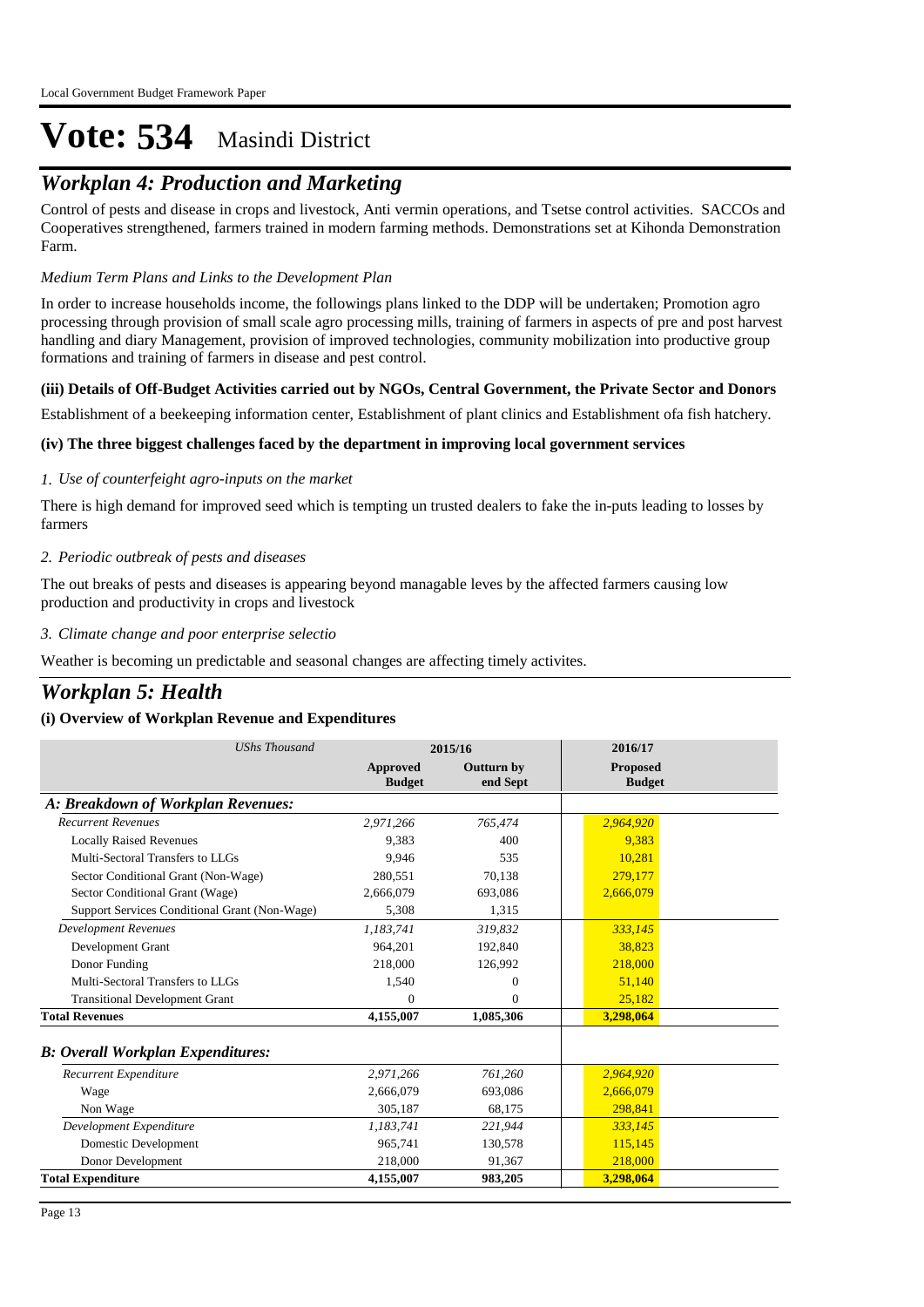# *Workplan 5: Health*

# *Revenue and Expenditure Performance in the first quarter of 2015/16*

Save for local revenue and Multisectoral transfers, overall receipts in quarter one were released as planned. Receipts performance stood at 26% for recurrent and 27% development against the annual budget, while at quarter level the performance was 103% and 102%, respectively. In terms of expenditure, the sector spent 26% and 19% of its recurrent and development revenue against its annual budget, respectively.

# *Department Revenue and Expenditure Allocations Plans for 2016/17*

Revenue for the FY 2016/2017 has decreased by 22.5% compared to FY 2015/16 due a decrease in development revenue. Out of the estimated total sector revenue, 89.9% will be recurrent and 10% development. 89.9% of the recurrent revenue expected is wage revenue and 10.1% Recurrent Non-wage. 3.5% is expected as domestic revenue and 6.6% donor development. Out of the anticipated revenue, 89.9% will be spent as recurrent (80% wage and 9% Non wage) and 10.1% as development.

# **(ii) Summary of Past and Planned Workplan Outputs**

# *Physical Performance in the first quarter of 2015/16*

As procurement of capital investments was still ongoing, major outputs were registered under recurrent. Notable ones include; Support supervision conducted, Staff salaries paid, HMIS monthly reports made, procured drugs and medical supplie, campaigns on mass immunization carried out and completed a staff house at Kijujubwa HCIII.

# *Plans for 2016/17 by Vote Function*

The major planned out puts are; salaries for the 393 health workers paid, trained 33 Health Unit Management Committees, Supported Lower Health Units, Mass immunization conducted, Drugs and medical supplies procured, Disease surveillance conducted, HMIS monthly and Quarterly reports produced and 1 maternity wards constructed.

#### *Medium Term Plans and Links to the Development Plan*

The department will pursue the strategy of the delivery of the Uganda Minimum Health Care Package Components. Notable plans include; continuous disease and epidemic surveillance, construction of health facilities and staff houses, improved referral system by purchase of ambulances and communication systems, none stock outs of the six tracer drugs and continuous refresher trainings of staff.

# **(iii) Details of Off-Budget Activities carried out by NGOs, Central Government, the Private Sector and Donors**

Many activities will continue to be undertaken by implementing partners especially in the areas of disease control and management including malaria, TB, Neglected Tropical Diseases, HIV/AIDS and Diagnostics. World Health Organization, UNICEF and GAVI will continue to support Child survival and nutrition activities.

# **(iv) The three biggest challenges faced by the department in improving local government services**

# *Human Resources for Health 1.*

The sector continues to have inadequate numbers of critical cadres of staff to handle the ever increasing workload especially in this era of HIV/AIDS. The most critical lacking cadres are midwives, doctors and anaesthetic officers.

# *Underfunding 2.*

The funding to the sector has remained stagnant for the last couple of years despite the increasing costs of service delivery. The funding has not matched the increasing population growth and hence less services can be procured with available funding.

# *Infrastructure 3.*

Much of the infrastructure is dilapidated due lack of rehabilitation funding available to the health facilities and the district cannot handle much of the work.

# *Workplan 6: Education*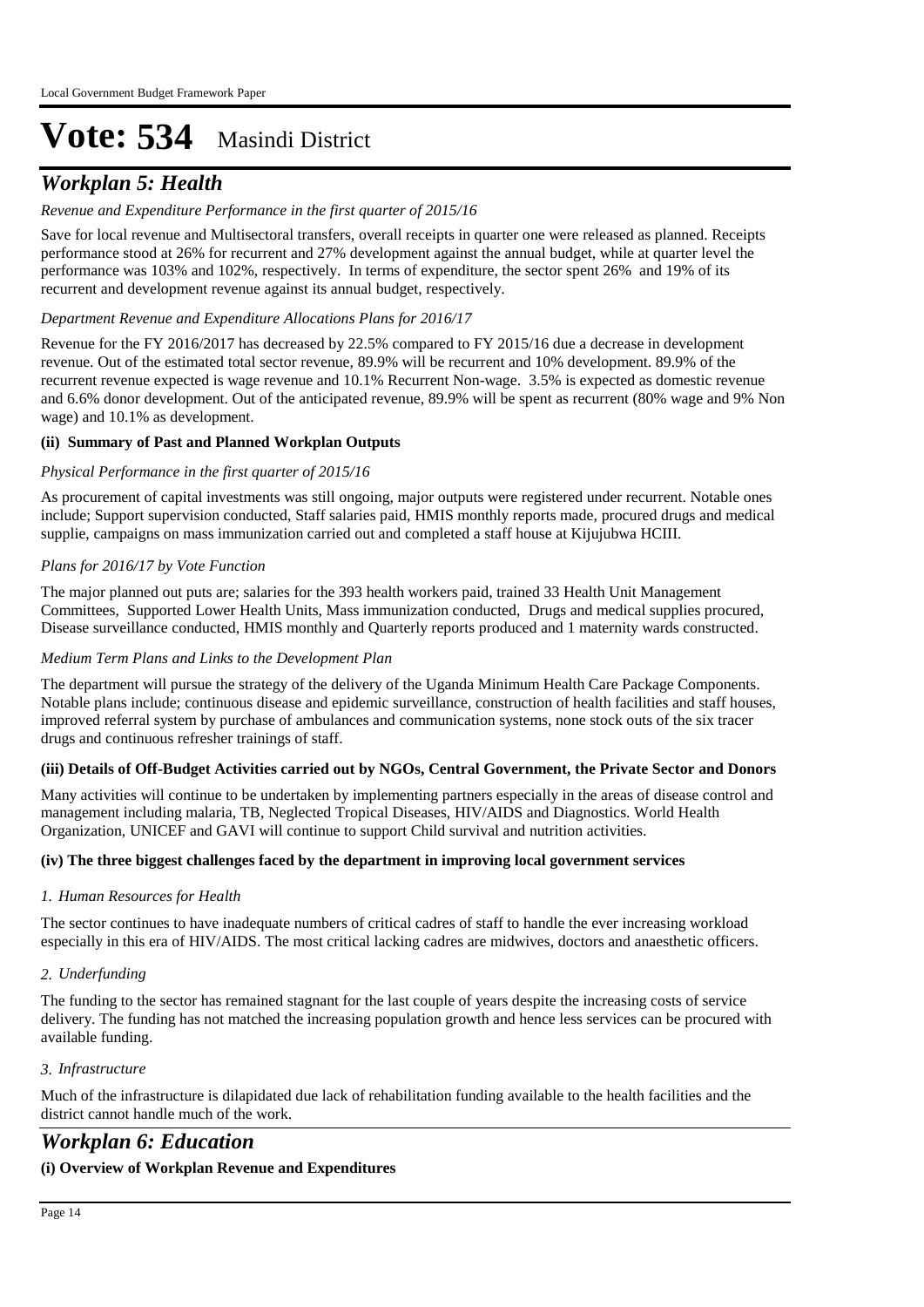# *Workplan 6: Education*

| <b>UShs Thousand</b>                                 |                                  | 2015/16                       | 2016/17                          |  |
|------------------------------------------------------|----------------------------------|-------------------------------|----------------------------------|--|
|                                                      | <b>Approved</b><br><b>Budget</b> | <b>Outturn by</b><br>end Sept | <b>Proposed</b><br><b>Budget</b> |  |
| A: Breakdown of Workplan Revenues:                   |                                  |                               |                                  |  |
| <b>Recurrent Revenues</b>                            | 7,208,892                        | 1,594,120                     | 7,463,696                        |  |
| District Unconditional Grant (Non-Wage)              | 18,373                           | 4,593                         | 19,609                           |  |
| District Unconditional Grant (Wage)                  | 76,199                           | 14,526                        | 76,016                           |  |
| <b>Locally Raised Revenues</b>                       | 16.210                           | 600                           | 16.210                           |  |
| Multi-Sectoral Transfers to LLGs                     | 26,661                           | 5,500                         | 9,681                            |  |
| Other Transfers from Central Government              | 7,000                            | $\Omega$                      | 7,000                            |  |
| Sector Conditional Grant (Non-Wage)                  | 895,485                          | 282,567                       | 1,171,539                        |  |
| Sector Conditional Grant (Wage)                      | 6,163,656                        | 1,285,019                     | 6,163,641                        |  |
| Support Services Conditional Grant (Non-Wage)        | 5,308                            | 1,315                         |                                  |  |
| <b>Development Revenues</b>                          | 524,215                          | 106,167                       | 488,451                          |  |
| Development Grant                                    | 447,572                          | 89,514                        | 235,395                          |  |
| District Discretionary Development Equalization Gran | 49.500                           | $\Omega$                      |                                  |  |
| Multi-Sectoral Transfers to LLGs                     | 13,251                           | 2,760                         | 253,056                          |  |
| Unspent balances - Conditional Grants                | 13,892                           | 13,892                        |                                  |  |
| <b>Total Revenues</b>                                | 7,733,107                        | 1,700,287                     | 7,952,147                        |  |
| <b>B: Overall Workplan Expenditures:</b>             |                                  |                               |                                  |  |
| Recurrent Expenditure                                | 7,208,892                        | 1,591,360                     | 7,463,696                        |  |
| Wage                                                 | 6,239,855                        | 1,299,545                     | 6,239,657                        |  |
| Non Wage                                             | 969,037                          | 291,815                       | 1,224,039                        |  |
| Development Expenditure                              | 524,215                          | 4,858                         | 488,451                          |  |
| <b>Domestic Development</b>                          | 524,215                          | 4,858                         | 488,451                          |  |
| Donor Development                                    | 0                                | $\Omega$                      | $\Omega$                         |  |
| <b>Total Expenditure</b>                             | 7,733,107                        | 1.596.218                     | 7.952.147                        |  |

*Revenue and Expenditure Performance in the first quarter of 2015/16*

By the end of the quarter, receipts amounted to 22% and 88% against annual budget and planned quarter receipts, respectively. The sector's under performance was noted under; Conditional grant to Tertiary Salaries, Locally raised revenue and LGSMD. The sectors expenditure stood at 21% and 82% against total annual and quarter planned expenditure, respectively. Expenditure was mainly incurred on wage (88%), non wage (85%) respectively and domestic development (3%).

# *Department Revenue and Expenditure Allocations Plans for 2016/17*

Whereas the over all Education Sector budget for the F/Y 2016/17 was increased by 3%, domestic development was reduced by 7% and Recurrent revenues increased by 4% .The department expects to spend 94% on recurrent expenditures which constitute 84% wage and 16% Non wage. Non wage will be spent on UPE and USE capitation grant. 6% of the expenditure constitues domestic developments for the sector.

# **(ii) Summary of Past and Planned Workplan Outputs**

# *Physical Performance in the first quarter of 2015/16*

Retention for lined latrines constructed in both Kigezi and Walyoba primary school was paid, UPE was distributed to 69 Government aided primary schools, 5 USE schools received their capitation grants, 78 primary schools were inspected/ monitored at least twice and Masindi district was represented in the regional music competition by Blessed Damian which emerged third out of the five districts from Bunyoro sub region.

# *Plans for 2016/17 by Vote Function*

The planned activities for 2016/17 include: Rehabilitation of 3 classroom blocks at Kichandi, Murro , and Kisindizi II primary schools in Bwijanga and Pakanyi Subcounty respectively, Construction of staff house in Kinywamurara primary school in Bwijanga Subcounty . 140 primary schools and 10 secondary schools will be visited atleast twice a term. The district also plans to participate in Athletics and Music up to national level.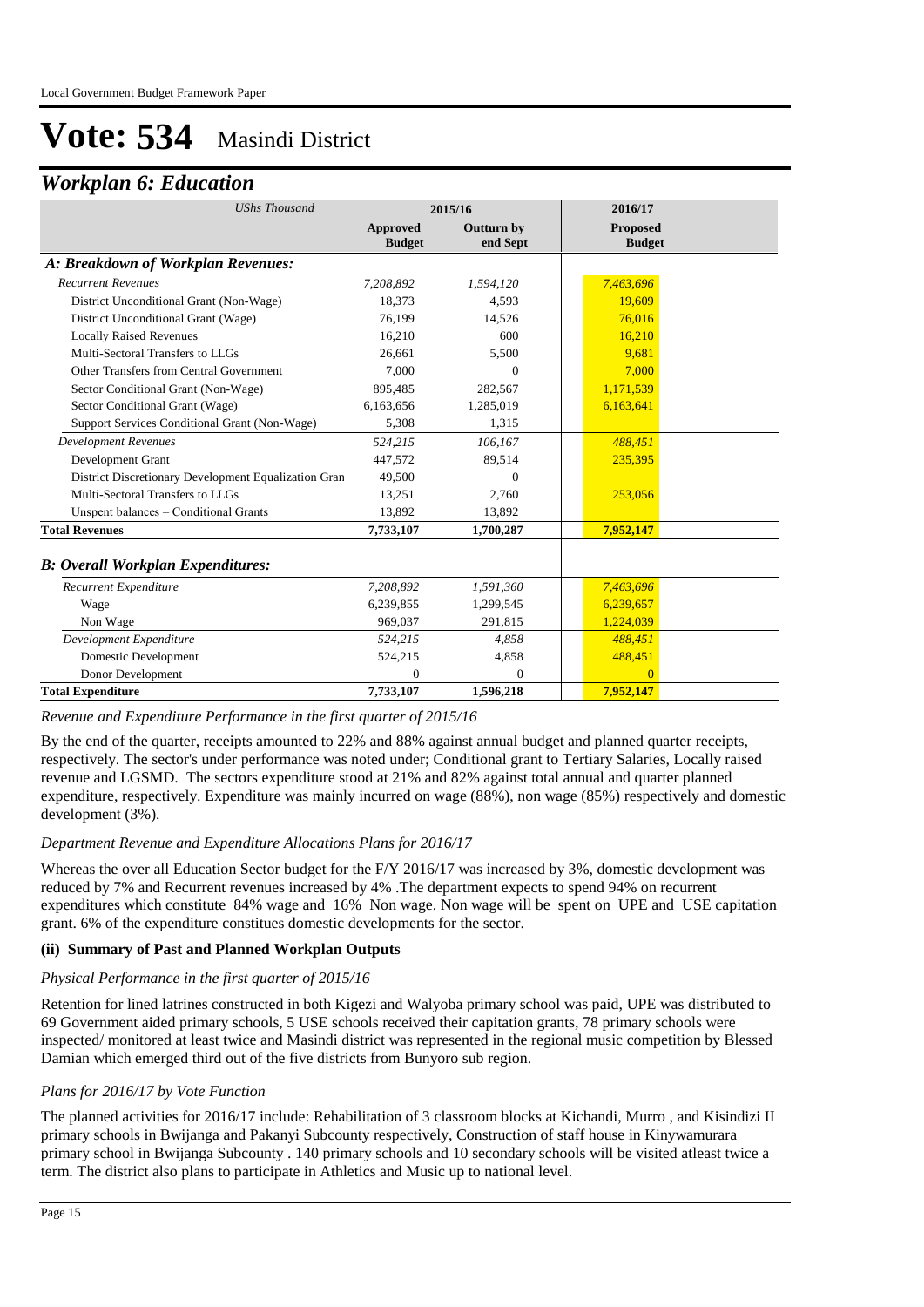# *Workplan 6: Education*

# *Medium Term Plans and Links to the Development Plan*

Increased access and quality education shall continue to be pursued. In the medium term the sector will construct classrooms, teacher houses, lined latrines provide water facilities to schools, procure furniture for learners and teachers and train School Management Committees in their roles. Termly inspection of schools will also be conducted.

#### **(iii) Details of Off-Budget Activities carried out by NGOs, Central Government, the Private Sector and Donors**

UNICEF has not yet provided information on allocation for the sector.

# **(iv) The three biggest challenges faced by the department in improving local government services**

#### *Low community participation in school affairs 1.*

Parents have not fully supported their children with scholarstic materials and mid day meals. There is high rate of drop out and absenteeism abeted by parents for doing domestic work.

*Inadequate funding from school to district level 2.*

Some activities are not implimented because of low IPFs that limit execution of some activites in the sector. That is Sports and Special Needs

*3.*

# *Workplan 7a: Roads and Engineering*

# **(i) Overview of Workplan Revenue and Expenditures**

| <b>UShs Thousand</b>                                 |                           | 2015/16                       | 2016/17                          |  |
|------------------------------------------------------|---------------------------|-------------------------------|----------------------------------|--|
|                                                      | Approved<br><b>Budget</b> | <b>Outturn by</b><br>end Sept | <b>Proposed</b><br><b>Budget</b> |  |
| A: Breakdown of Workplan Revenues:                   |                           |                               |                                  |  |
| <b>Recurrent Revenues</b>                            | 815,827                   | 174,185                       | 799.887                          |  |
| District Unconditional Grant (Non-Wage)              | 16,454                    | 4,113                         | 17,826                           |  |
| District Unconditional Grant (Wage)                  | 110,942                   | 22,384                        | 110,675                          |  |
| <b>Locally Raised Revenues</b>                       | 13.623                    | 600                           | 13,623                           |  |
| Multi-Sectoral Transfers to LLGs                     | 83.839                    | 545                           |                                  |  |
| Other Transfers from Central Government              | 579,099                   | 138,544                       | 657,762                          |  |
| Support Services Conditional Grant (Non-Wage)        | 5,330                     | 1,459                         |                                  |  |
| Unspent balances - Other Government Transfers        | 6,540                     | 6,540                         |                                  |  |
| <b>Development Revenues</b>                          | 382,855                   | 81,159                        | 212,027                          |  |
| Development Grant                                    | 377,121                   | 75,424                        |                                  |  |
| District Discretionary Development Equalization Gran |                           | $\Omega$                      | 195,000                          |  |
| Multi-Sectoral Transfers to LLGs                     |                           | $\Omega$                      | 17,027                           |  |
| Unspent balances - Conditional Grants                | 5,735                     | 5,735                         |                                  |  |
| <b>Total Revenues</b>                                | 1,198,682                 | 255,344                       | 1,011,914                        |  |
| <b>B: Overall Workplan Expenditures:</b>             |                           |                               |                                  |  |
| Recurrent Expenditure                                | 815,827                   | 117,383                       | 799,887                          |  |
| Wage                                                 | 110.942                   | 22,384                        | 110.675                          |  |
| Non Wage                                             | 704,885                   | 94,999                        | 689,211                          |  |
| Development Expenditure                              | 382,855                   | 21,950                        | 212,027                          |  |
| <b>Domestic Development</b>                          | 382,855                   | 21,950                        | 212,027                          |  |
| Donor Development                                    | $\Omega$                  | $\mathbf{0}$                  | $\Omega$                         |  |
| <b>Total Expenditure</b>                             | 1,198,682                 | 139,333                       | 1,011,914                        |  |

*Revenue and Expenditure Performance in the first quarter of 2015/16*

Under quarter one the department received 21% and 83% of its annual and quarterly budgets respectively. The sector's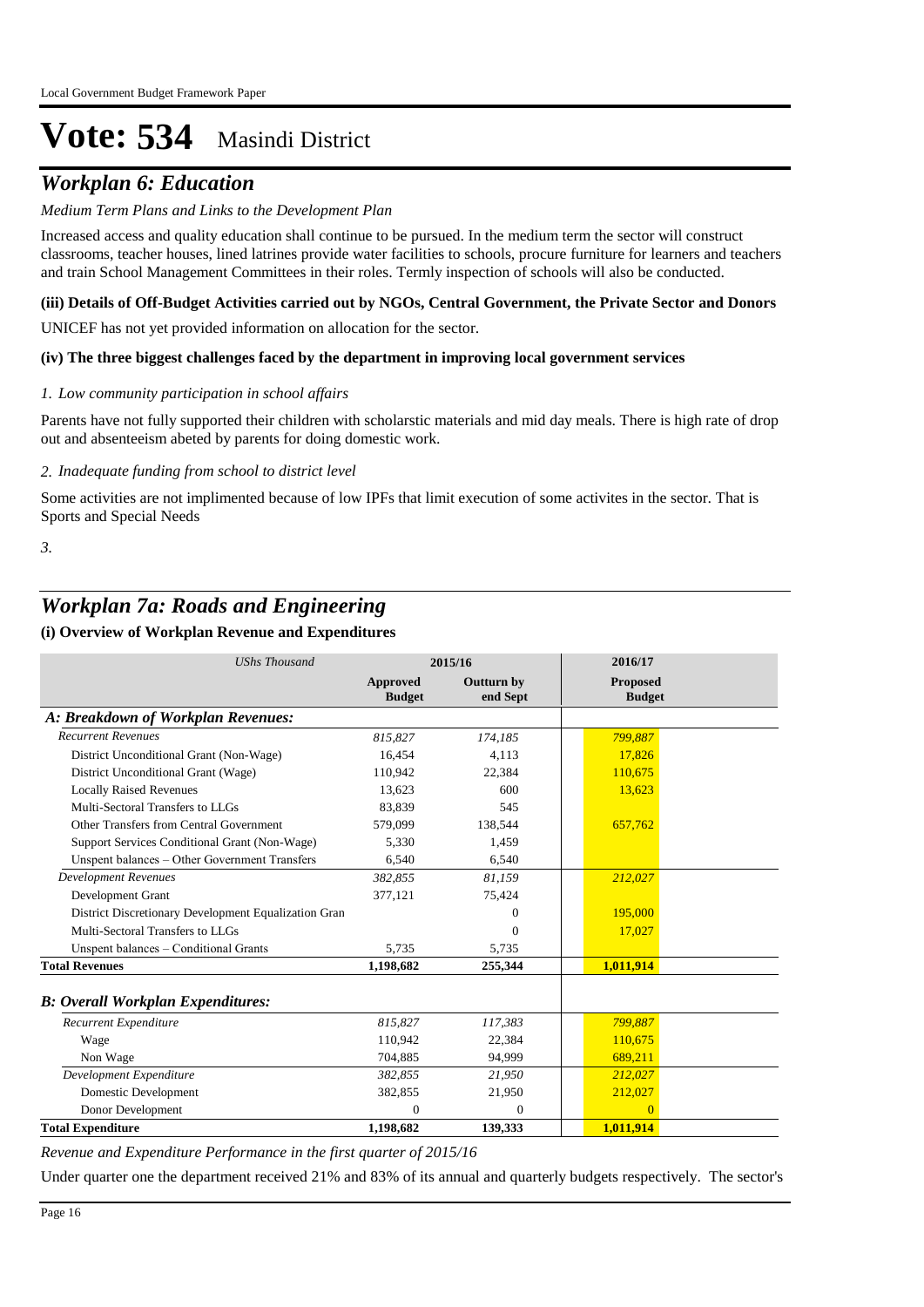# *Workplan 7a: Roads and Engineering*

under performance was mainly due to the following line items; Multi sect oral transfers to LLGs (1%) and locally raised revenue (4%). Out of the total receipts, the sector spent 12% and 47% of its annual and quarterly budgets respectively. Expenditure was mainly incurred on wage (20%), non-wage (13%) and domestic development (6%).

# *Department Revenue and Expenditure Allocations Plans for 2016/17*

As compared to FY 2015/2016, there has been a decrease of 84.4% in the department's allocation. The cause in the decline is as a result of budget cut under development grants (45%). Expenditure under the department will mainly be incurred on; Routine maintenance of the roads (Road Gangs), rehabilitation of roads, staff salaries and repair of road plants.

# **(ii) Summary of Past and Planned Workplan Outputs**

# *Physical Performance in the first quarter of 2015/16*

Notable outputs were; 302 Kilometers of road routinely maintained, mechanized routine maintenance of 14 Kilometers, periodically maintained 44 Kilometers of road and repaired road plants and vehicles.

# *Plans for 2016/17 by Vote Function*

350 Kilometers of road routinely maintained, mechanized routine maintenance of 27Kms and 0.3Km of road sport improved ( Katagurukwa-Kinumi) and Road Plants and support vehicles kept in a good running condition.

# *Medium Term Plans and Links to the Development Plan*

The sector will endeavor to increase and maintain stock of the District and Community Access roads. Thus construction, rehabilitation, periodic/routine maintenance of 350 Kms of road and maintenance of vehicles and plants will be key areas of intervention.

# **(iii) Details of Off-Budget Activities carried out by NGOs, Central Government, the Private Sector and Donors**

Constructon of Access Roads in the Subcunty of Pakanyi, under CAIIP

# **(iv) The three biggest challenges faced by the department in improving local government services**

# *Continous break down of Road Equipments and lack of plant operators. 1.*

Most of the equipment is aged. Oprators with minimum qualifications not readily available on market.

# *Incomplete Road unit 2.*

The alocated Equipment was only a light Grader while the whole set is required for maintenance under force account.

# *Diminishing budget allocation for Roads rehabilitation 3.*

Most of district roads require rehabilitation but allocated funds cannot effectively work on 8Km

# *Workplan 7b: Water*

| UShs Thousand                                        | 2015/16                   |                               | 2016/17                          |
|------------------------------------------------------|---------------------------|-------------------------------|----------------------------------|
|                                                      | Approved<br><b>Budget</b> | <b>Outturn by</b><br>end Sept | <b>Proposed</b><br><b>Budget</b> |
| A: Breakdown of Workplan Revenues:                   |                           |                               |                                  |
| <b>Recurrent Revenues</b>                            | 49.070                    | 9.054                         | 85,706                           |
| District Unconditional Grant (Wage)                  | 45.831                    | 7.706                         | 45,720                           |
| Multi-Sectoral Transfers to LLGs                     |                           | 545                           | 336                              |
| Sector Conditional Grant (Non-Wage)                  | $\Omega$                  | $\Omega$                      | 39,650                           |
| Support Services Conditional Grant (Non-Wage)        | 3.239                     | 803                           |                                  |
| Development Revenues                                 | 489.503                   | 99.001                        | 297,456                          |
| Development Grant                                    | 467.503                   | 93,501                        | 221,910                          |
| District Discretionary Development Equalization Gran |                           | $\theta$                      | 50,547                           |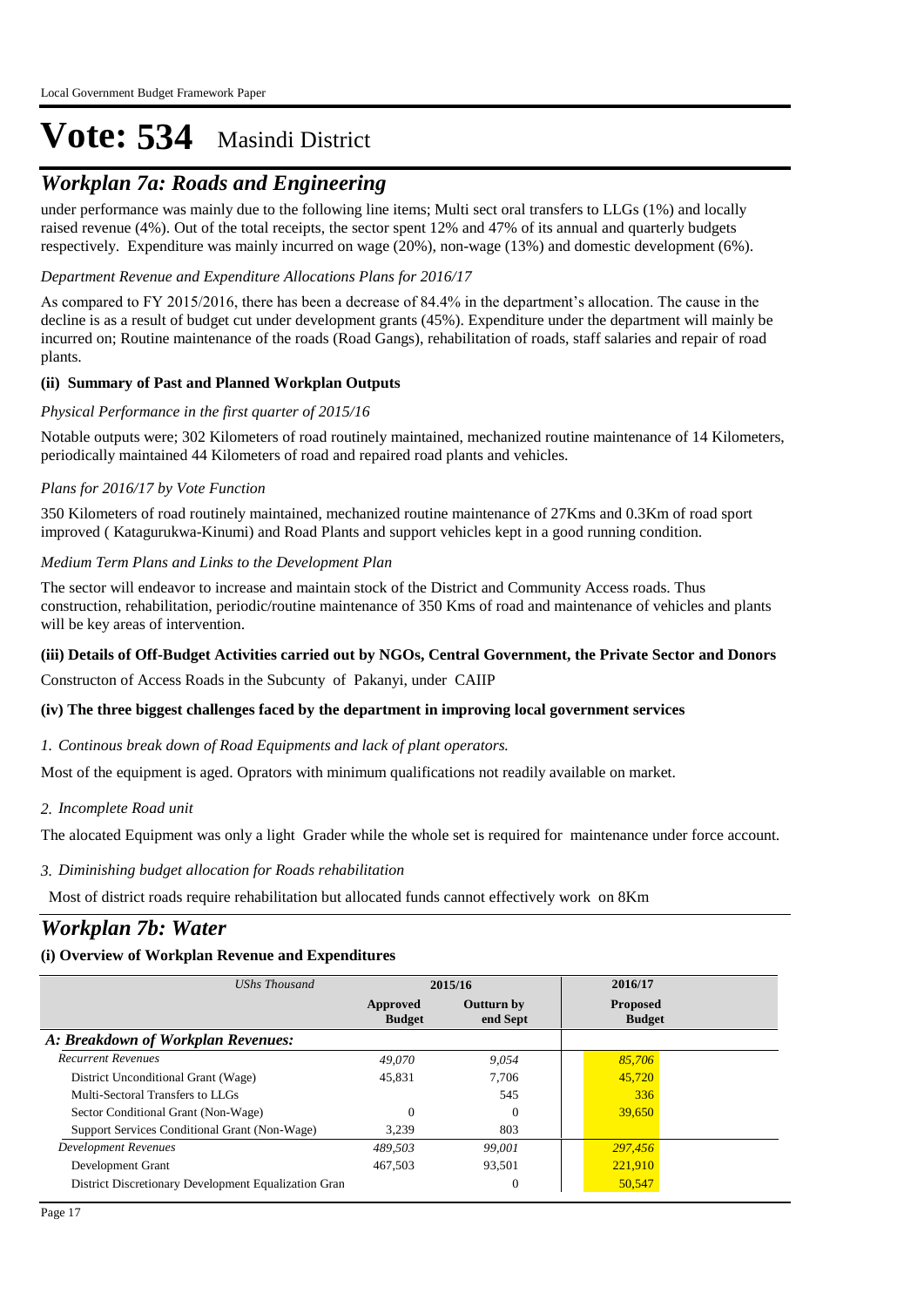# *Workplan 7b: Water*

| ┻                                                                 |                           |                               |                                  |
|-------------------------------------------------------------------|---------------------------|-------------------------------|----------------------------------|
| UShs Thousand                                                     | 2015/16                   |                               | 2016/17                          |
|                                                                   | Approved<br><b>Budget</b> | <b>Outturn by</b><br>end Sept | <b>Proposed</b><br><b>Budget</b> |
| Multi-Sectoral Transfers to LLGs                                  |                           | $\mathbf{0}$                  | 3,000                            |
| <b>Transitional Development Grant</b>                             | 22,000                    | 5,500                         | 22,000                           |
| <b>Total Revenues</b>                                             | 538,572                   | 108,054                       | 383,163                          |
| <b>B:</b> Overall Workplan Expenditures:<br>Recurrent Expenditure | 71,070                    | 14,554                        | 85,706                           |
|                                                                   |                           |                               |                                  |
| Wage                                                              | 45,831                    | 7,706                         | 45,720                           |
| Non Wage                                                          | 25,239                    | 6,848                         | 39,986                           |
| Development Expenditure                                           | 467,503                   | 13,030                        | 297,456                          |
| Domestic Development                                              | 467,503                   | 13,030                        | 297,456                          |
| Donor Development                                                 | 0                         | $\theta$                      | $\overline{0}$                   |
| <b>Total Expenditure</b>                                          | 538,572                   | 27,584                        | 383,163                          |

#### *Revenue and Expenditure Performance in the first quarter of 2015/16*

During the quarter, the sector received 20% of the annual budget and 80% of its planned quarter budget. Short fall in performance was mainly attributed to low wage performance. Overall expenditure stood at 5% and 20% of the annual and Quarterly planned budgets. Low expenditure was due the fact that most of the activities were planned to commence in the second quarter.

# *Department Revenue and Expenditure Allocations Plans for 2016/17*

In the FY 2016/2017, the resource envelope is anticipated to decrease by 29%. The decrease in funding is due to decline in the capital development grant due to the collapse of several grants like PRDP and LGMSD which were a major source of fund. Expenditure will be as follows; 12% on salaries, 12.4% on software activities, 64.6% on hardware/capital development activities, 5% on specialized machinery and transport equipment and 6% will be spent on office operations.

# **(ii) Summary of Past and Planned Workplan Outputs**

#### *Physical Performance in the first quarter of 2015/16*

Overall the following outputs were registered; 30 Water User Committeees established, 104 advocacy meetings carried out, 42 communities sensitised to fulfill critical requirements, initial baseline surveys carried out in Bigando, Kigulya, Kijunjubwa and Kimengo parishes. Further to the above, some retention fees were paid after the expiry of defects liability period.

# *Plans for 2016/17 by Vote Function*

4 boreholes drilled and installed, 8 shallow wells constructed and installed, 6 springs protected, 6 boreholes rehabilitated, home improvement compaigns caried out in 2 parishes of Kitamba and Ntooma, Sanitation week comemoration activities done and drama shows conducted in all the five Sub Counties of Masindi.

# *Medium Term Plans and Links to the Development Plan*

Increased access to safe water will continue to be pursued. Drilling and installation of deep wells, construction of shallow wells, protection of springs and community mobilization towards rain water harvesting will be undertaken. Others interventions will include construction of latrines at rural growth centres and community mobilization towards improved home hygiene.

# **(iii) Details of Off-Budget Activities carried out by NGOs, Central Government, the Private Sector and Donors**

Borehole drilling at Primary Schools, Shallow well construction in Pakanyi, Miirya and Budongo sub-counties by Water Trust; output are dependant on funds attracted from funders and willingness of the people to apply for the facilities and also be able to provide the basic requirements.

# **(iv) The three biggest challenges faced by the department in improving local government services**

*Declining budget allocation 1.*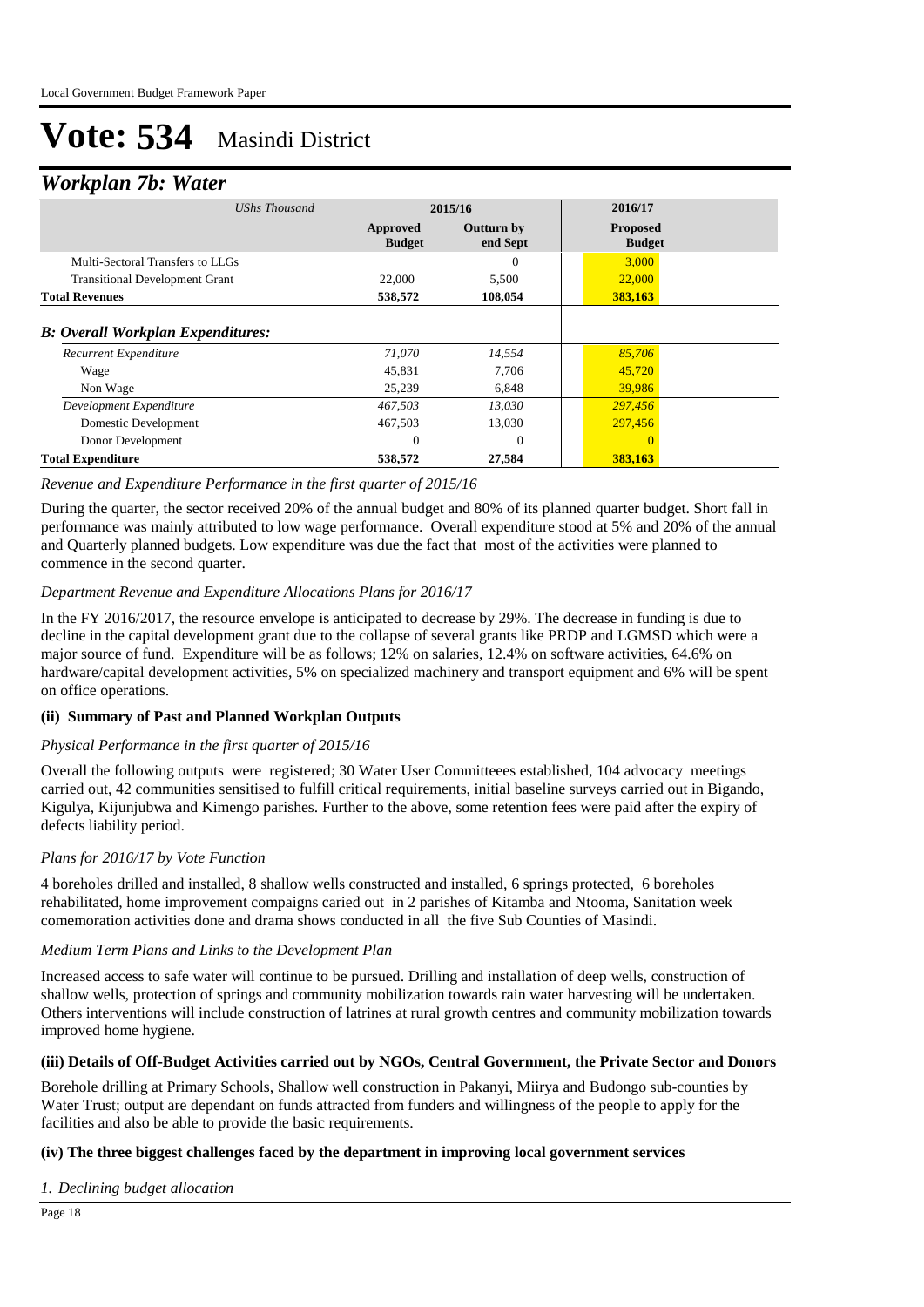# *Workplan 7b: Water*

The budget allocation to the sector continues to reduce like this year it's just half of the last years budget and yet the investment cost is just rising up every the other day.

# *Ageing infrastructure 2.*

Most of the water facilities have served beyond their servicibilty period and this leads to the frequent breakdowns which calls for more funds for rehabilitation which we cant get.

# *Vandalism of Pump heads 3.*

This vice has hindered the functionality of water sources as most of the newly constructed water sources have been vandalised.

# *Workplan 8: Natural Resources*

# **(i) Overview of Workplan Revenue and Expenditures**

| <b>UShs Thousand</b>                                 | 2015/16                          |                               | 2016/17                          |
|------------------------------------------------------|----------------------------------|-------------------------------|----------------------------------|
|                                                      | <b>Approved</b><br><b>Budget</b> | <b>Outturn by</b><br>end Sept | <b>Proposed</b><br><b>Budget</b> |
| A: Breakdown of Workplan Revenues:                   |                                  |                               |                                  |
| <b>Recurrent Revenues</b>                            | 239,945                          | 44,748                        | 258,017                          |
| District Unconditional Grant (Non-Wage)              | 31,492                           | 7,873                         | 32,077                           |
| District Unconditional Grant (Wage)                  | 158,198                          | 28,004                        | 157,818                          |
| <b>Locally Raised Revenues</b>                       | 30,932                           | 4,400                         | 30,932                           |
| Multi-Sectoral Transfers to LLGs                     | 3,446                            | 502                           | 29,652                           |
| Sector Conditional Grant (Non-Wage)                  | 15,877                           | 3,969                         | 7,538                            |
| <b>Development Revenues</b>                          | $\theta$                         | 0                             | 56,000                           |
| District Discretionary Development Equalization Gran |                                  | $_{0}$                        | 10,000                           |
| Multi-Sectoral Transfers to LLGs                     |                                  | 0                             | 46,000                           |
| <b>Total Revenues</b>                                | 239,945                          | 44,748                        | 314,017                          |
| <b>B: Overall Workplan Expenditures:</b>             |                                  |                               |                                  |
| Recurrent Expenditure                                | 239,945                          | 43,912                        | 258,017                          |
| Wage                                                 | 158,198                          | 27,963                        | 157,818                          |
| Non Wage                                             | 81,747                           | 15,949                        | 100,199                          |
| Development Expenditure                              | 0                                | $\theta$                      | 56,000                           |
| Domestic Development                                 | 0                                | 0                             | 56,000                           |
| Donor Development                                    | 0                                | 0                             | $\Omega$                         |
| <b>Total Expenditure</b>                             | 239,945                          | 43.912                        | 314,017                          |

*Revenue and Expenditure Performance in the first quarter of 2015/16*

In the first quarter, 19% and 75% of the annual and quarterly planned receipts were received. The short fall in receipts was attributed to local revenue and Multisectoral transfers. On the annual basis the sector spent 18%, while 73% was spent as per planned quarter. Expenditure was mainly incurred on wage (18%) and non wage (18%)

# *Department Revenue and Expenditure Allocations Plans for 2016/17*

An increase of 31% in the resource envelope is anticipated in the FY 2016/2017. The increase is mainly due to increased multisectaral funding, which has increased by 760%. The department's priority expenditure areas, but not limited to will be on Staff salaries, afforestration, training of communities in forestry management, inspection for compliance surveys and settlement of Land disputes through reopening of land boundaries.

# **(ii) Summary of Past and Planned Workplan Outputs**

# *Physical Performance in the first quarter of 2015/16*

Major out puts delivered in the quarter were; 76,700 trees planted, maintained 10 hectares of trees at Kirebe Local Forest Reserve, regulated Harvesting of trees for timber, conducted environmental compliance surveys and inspections, conducted Forest patrols, 12 Land disputes settled and opened 8 land boundaries of disputed land.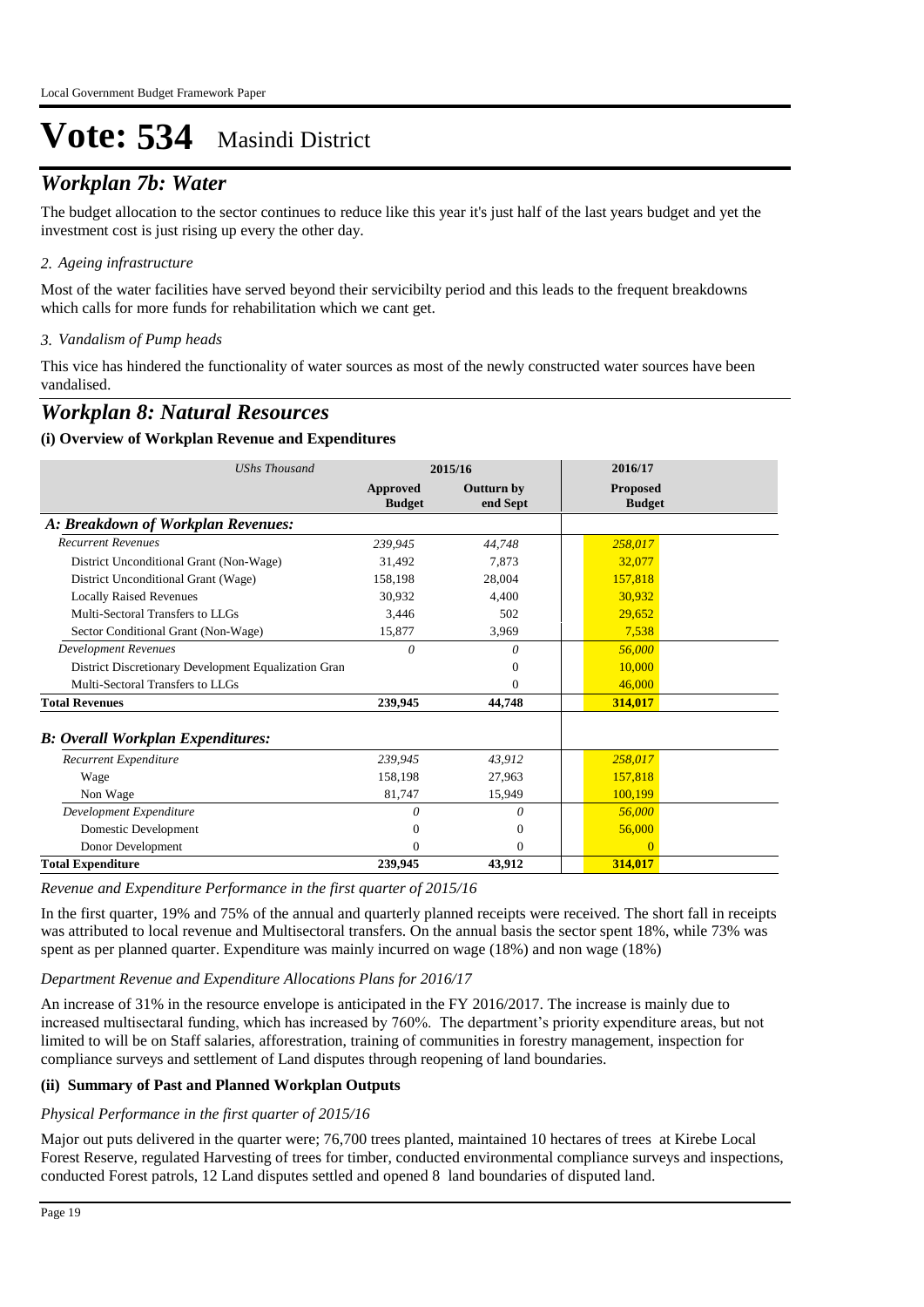# *Workplan 8: Natural Resources*

# *Plans for 2016/17 by Vote Function*

Planed developments, local forest reserve maintained, trees planted witin comunities, community forests managed, land owners supported to register land, land dusputes settled and environmental compliance surveys conducted and wetland managent promoted

# *Medium Term Plans and Links to the Development Plan*

To ensure environmental restoration and sustainable development, the following interventions will be under taken; Planning of trading centres, community forest management and tree planting, land dusputes settling, sucuring land titles for government lands and environmental compliancy monitoring and assessments.

# **(iii) Details of Off-Budget Activities carried out by NGOs, Central Government, the Private Sector and Donors**

Awareness creation on land administration and registration, court sessions on land disputes, community forest management and governance issues, community wetland action plan development.

# **(iv) The three biggest challenges faced by the department in improving local government services**

#### *Limited funding 1.*

This has left most of the department's priority areas are unattended too

#### *Rampant land disputes 2.*

These are majorly on boundary and ownership which leads to delayed registration or even non registration of land and a lot of time and money is wasted in trying to resolve the disputes in courts and at other levels and hence poverty among the community

#### *Over dependence on natural resources 3.*

Most of the community members in the district largely depend on natural resources like trees, wetlands,and land for their survival hence leading to over use, degradation and depletion of these resources and rendering it had for the distrct to control.

# *Workplan 9: Community Based Services*

| UShs Thousand                                        | 2015/16                   |                               | 2016/17                          |
|------------------------------------------------------|---------------------------|-------------------------------|----------------------------------|
|                                                      | Approved<br><b>Budget</b> | <b>Outturn by</b><br>end Sept | <b>Proposed</b><br><b>Budget</b> |
| A: Breakdown of Workplan Revenues:                   |                           |                               |                                  |
| <b>Recurrent Revenues</b>                            | 634.152                   | 81.053                        | 724,199                          |
| District Unconditional Grant (Non-Wage)              | 16.678                    | 4.169                         | 15,498                           |
| District Unconditional Grant (Wage)                  | 110,298                   | 15,403                        | 110,032                          |
| <b>Locally Raised Revenues</b>                       | 13,809                    | 2,600                         | 13,809                           |
| Multi-Sectoral Transfers to LLGs                     | 21,213                    | 1,710                         | 152,420                          |
| Other Transfers from Central Government              | 395,470                   | 12,382                        | 389,759                          |
| Sector Conditional Grant (Non-Wage)                  | 44,955                    | 13,058                        | 42,681                           |
| Unspent balances – Other Government Transfers        | 31,731                    | 31,731                        |                                  |
| Development Revenues                                 | 21,803                    | 3.205                         | 50,465                           |
| District Discretionary Development Equalization Gran | 16,027                    | 3,205                         | 30,000                           |
| Multi-Sectoral Transfers to LLGs                     | 5,775                     | $\Omega$                      | 20,465                           |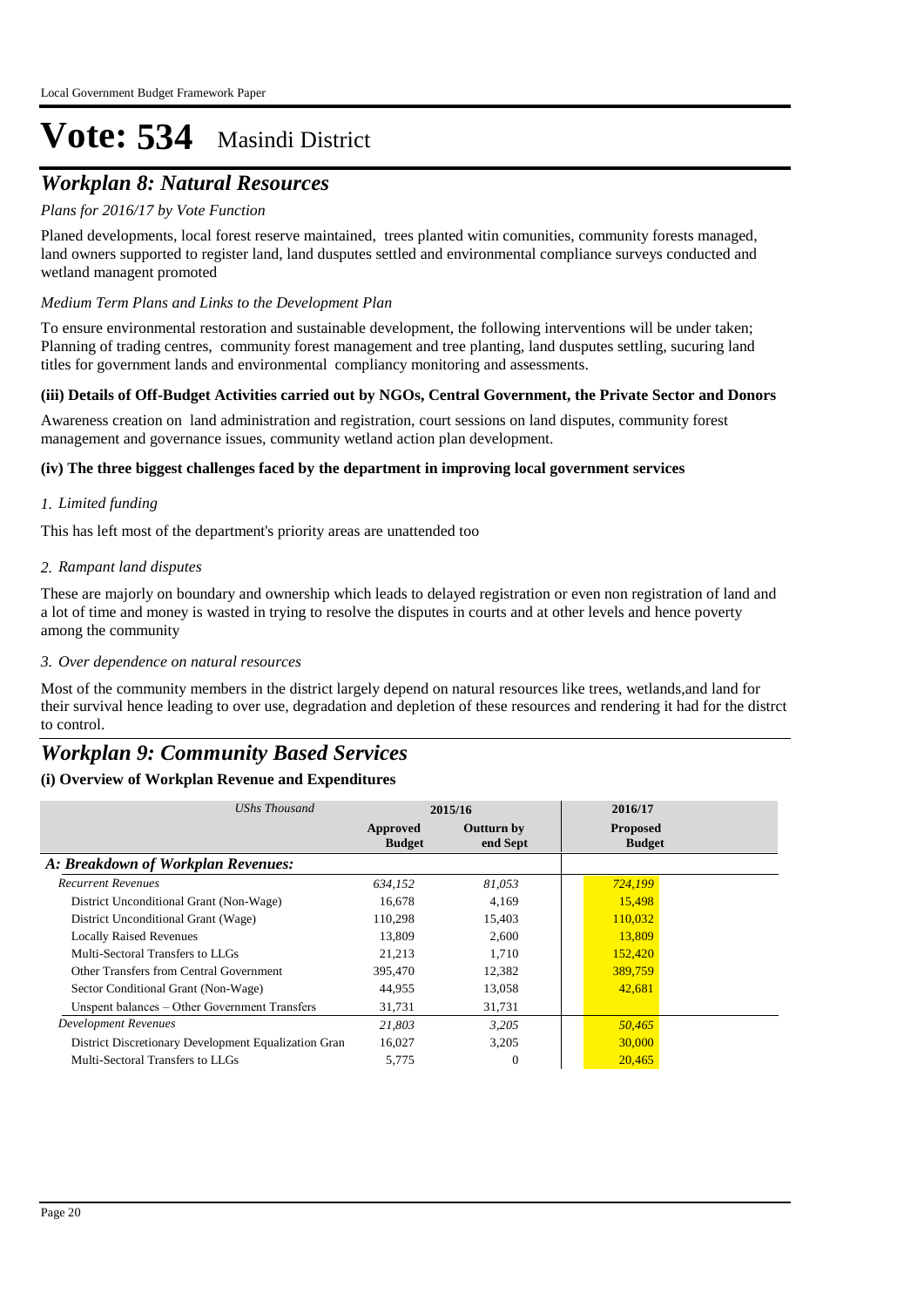# *Workplan 9: Community Based Services*

| <b>UShs Thousand</b>                     | 2015/16                   |                               | 2016/17                          |  |  |
|------------------------------------------|---------------------------|-------------------------------|----------------------------------|--|--|
|                                          | Approved<br><b>Budget</b> | <b>Outturn by</b><br>end Sept | <b>Proposed</b><br><b>Budget</b> |  |  |
| <b>Total Revenues</b>                    | 655,955                   | 84,258                        | 774,664                          |  |  |
| <b>B: Overall Workplan Expenditures:</b> |                           |                               |                                  |  |  |
| Recurrent Expenditure                    | 634.152                   | 67.023                        | 724,199                          |  |  |
| Wage                                     | 110,298                   | 15,403                        | 110,032                          |  |  |
| Non Wage                                 | 523,855                   | 51,620                        | 614,167                          |  |  |
| Development Expenditure                  | 21,803                    | 7                             | 50,465                           |  |  |
| Domestic Development                     | 21,803                    | 7                             | 50,465                           |  |  |
| Donor Development                        | $\Omega$                  | $\Omega$                      | $\Omega$                         |  |  |
| <b>Total Expenditure</b>                 | 655,955                   | 67,030                        | 774,664                          |  |  |

#### *Revenue and Expenditure Performance in the first quarter of 2015/16*

The Sector registered a 13% and 44% receipts performance against its annual and quarter budget respectively. Poor performance was noted under; other transfers from central government and Mult-sectoral transfers. The Sector spent 10% against total annual budget and 36 % against quarter planned expenditure. Expenditure was mainly incurred on wage and non wage which performed at 56% and 34% respectively of the planned quarter expenditure.

# *Department Revenue and Expenditure Allocations Plans for 2016/17*

The over all Community budget for the F/Y 2016/2017 was increased by 18%, domestic development was reduced by 7% and Recurrent revenues increased by 4%.The department expects to spend 93% on recurrent expenditures which constite 15% wage and 85% on Non wage

#### **(ii) Summary of Past and Planned Workplan Outputs**

# *Physical Performance in the first quarter of 2015/16*

Major outputs delivered by the sector were; 25 Juveniles resettled, 498 family disputes settled, 15 workplaces inspected, 5 CDOS facilitated to carry out community mobilization and community sensitization meeting and 58 CBOs registered.

# *Plans for 2016/17 by Vote Function*

Renovation of Probation office,60 Juveniles resettled to their families in Budongo,Bwijanga,Miirya,Kimengo,Pakanyi sub counties,568 family disputes settled , 40 Labour disputes settled, 20 work places inspected in Budongo,Pakanyi,Bwijanga,Central,Kigulya,Kimengo,Miirya sub counties.CBO registered,CDO facilitated to carry out community mobilisation and community sensitization,Youth groups formed and facilitated,FALclasses supported .Procurement of food stuff for Juveniles at Ihungu Remand Home

#### *Medium Term Plans and Links to the Development Plan*

The sector will undertake the following; Renovation of Probation office, settlement of 230 Juveniles, 2034 family disputes,150 labour disputes, formation of 240 Youth groups facilitation 150 FALclasses, inspection of work places and registration of CBOs.

# **(iii) Details of Off-Budget Activities carried out by NGOs, Central Government, the Private Sector and Donors**

#### No fundings from Donors

#### **(iv) The three biggest challenges faced by the department in improving local government services**

#### *Low paticipation of community members in Government programme 1.*

Community members do not turn on community meetings and do not own Government programmes

# *Poor structure of Ihungu Remand Home and inadquate fundings 2.*

The remand home structure is old and the is an increase of Juveniles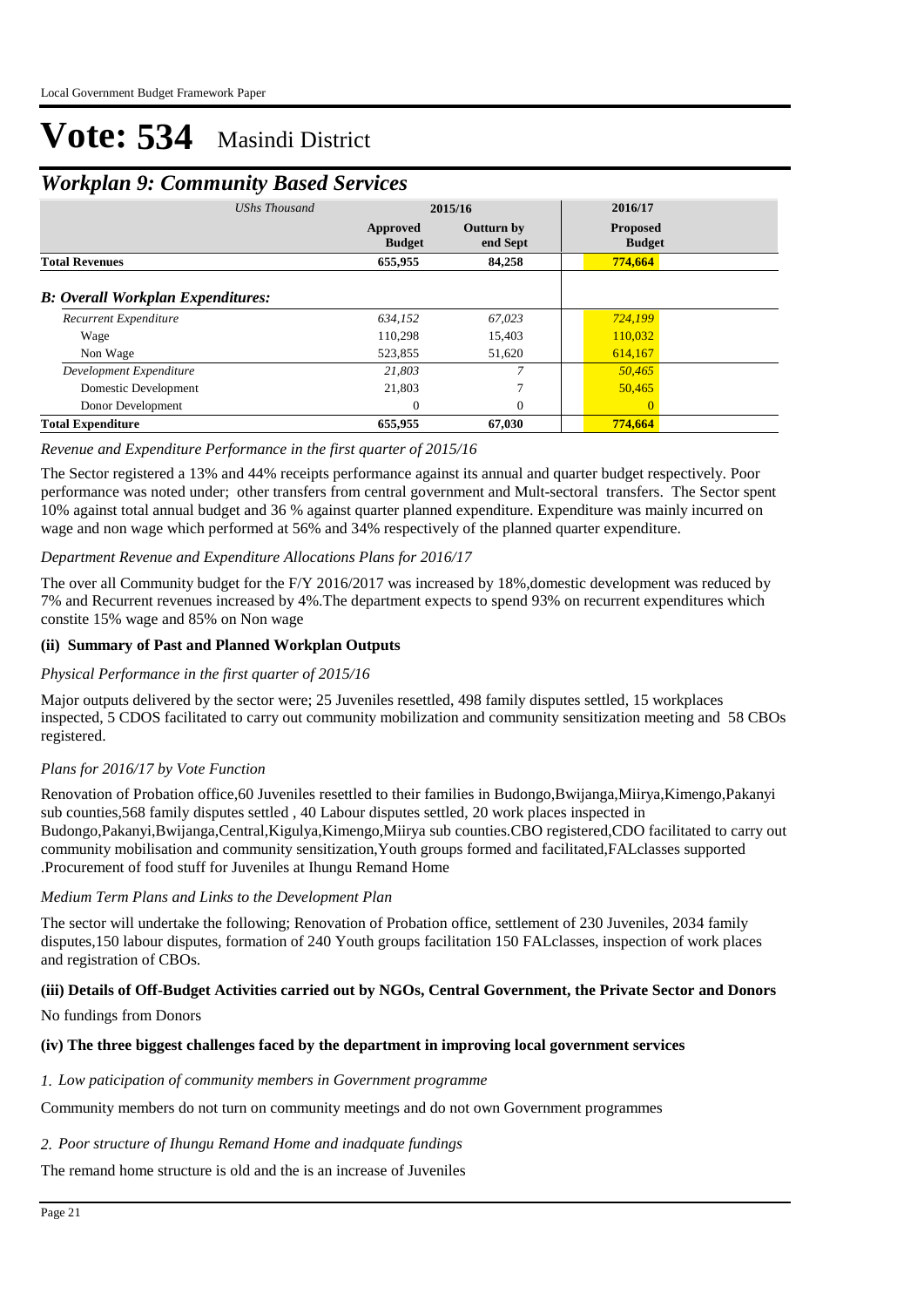# *Workplan 9: Community Based Services*

*The department does of thave a vehicle 3.*

The department faces challenge in carrying out support suppervision

# *Workplan 10: Planning*

# **(i) Overview of Workplan Revenue and Expenditures**

| <b>UShs Thousand</b>                                 | 2015/16                   |                               | 2016/17                          |
|------------------------------------------------------|---------------------------|-------------------------------|----------------------------------|
|                                                      | Approved<br><b>Budget</b> | <b>Outturn by</b><br>end Sept | <b>Proposed</b><br><b>Budget</b> |
| A: Breakdown of Workplan Revenues:                   |                           |                               |                                  |
| <b>Recurrent Revenues</b>                            | 244,945                   | 40,540                        | 272,808                          |
| District Unconditional Grant (Non-Wage)              | 30,409                    | 7.602                         | 35,202                           |
| District Unconditional Grant (Wage)                  | 65.237                    | 9.437                         | 65,080                           |
| <b>Locally Raised Revenues</b>                       | 41.838                    | 900                           | 41,838                           |
| Multi-Sectoral Transfers to LLGs                     | 100,800                   | 20,951                        | 130,688                          |
| Support Services Conditional Grant (Non-Wage)        | 6.660                     | 1,650                         |                                  |
| <b>Development Revenues</b>                          | 58,901                    | 7.831                         | 70,000                           |
| District Discretionary Development Equalization Gran | 8.017                     | 4,990                         | 20,000                           |
| Donor Funding                                        | 48,000                    | $\Omega$                      | 48,000                           |
| Multi-Sectoral Transfers to LLGs                     | 1.723                     | 1,681                         | 2,000                            |
| Unspent balances - Conditional Grants                | 1,160                     | 1,160                         |                                  |
| <b>Total Revenues</b>                                | 303,846                   | 48,370                        | 342,808                          |
| <b>B: Overall Workplan Expenditures:</b>             |                           |                               |                                  |
| Recurrent Expenditure                                | 244,945                   | 39,275                        | 272,808                          |
| Wage                                                 | 65.237                    | 9.437                         | 65,080                           |
| Non Wage                                             | 179,708                   | 29,839                        | 207.728                          |
| Development Expenditure                              | 58,901                    | 6,681                         | 70,000                           |
| Domestic Development                                 | 10,901                    | 6,681                         | 22,000                           |
| Donor Development                                    | 48,000                    | $\Omega$                      | 48,000                           |
| <b>Total Expenditure</b>                             | 303,846                   | 45,956                        | 342,808                          |

*Revenue and Expenditure Performance in the first quarter of 2015/16*

During quarter one, 63% and 16% against planned quarter and annual receipts, respectively, was received. The underperformance was as a result of merger local revenue allocations and Unconditional Grant wage that could not be released as recruitment was not done. In terms of expenditure, 61% against quarter planned expenditure and 15% against annual Budget was spent in quarter one. Poor performance under expenditure was due the delay by the contractors in execution of capital investments.

# *Department Revenue and Expenditure Allocations Plans for 2016/17*

The proposed budget for FY 2016/2017 reflects a 12.82% increase as compared to FY 2015/2016. The increase in the resource envelope is due to increased resource allocation by the LLGs. Expenditure will be incurred on; Salaries, Production of Mandatory documents, Monitoring of Government programs and mentoring of staff. Transfer of funds to LLGs and payment for capital activities will also be effected.

# **(ii) Summary of Past and Planned Workplan Outputs**

# *Physical Performance in the first quarter of 2015/16*

The major Physical performance highlights/achievements were; Prepared the District Development Plan, Quarter four rep[ort prepared, prepared score card report, Staff salaries paid, Population issues integrated into Development Planning (District and sub county headquarters), Updated District Profile - population figures updated, All routine Mandatory documents prepared (AWPB, Contract Form B and Quarterly progress reports). Others were mentored staff on the preparation of OBT reports.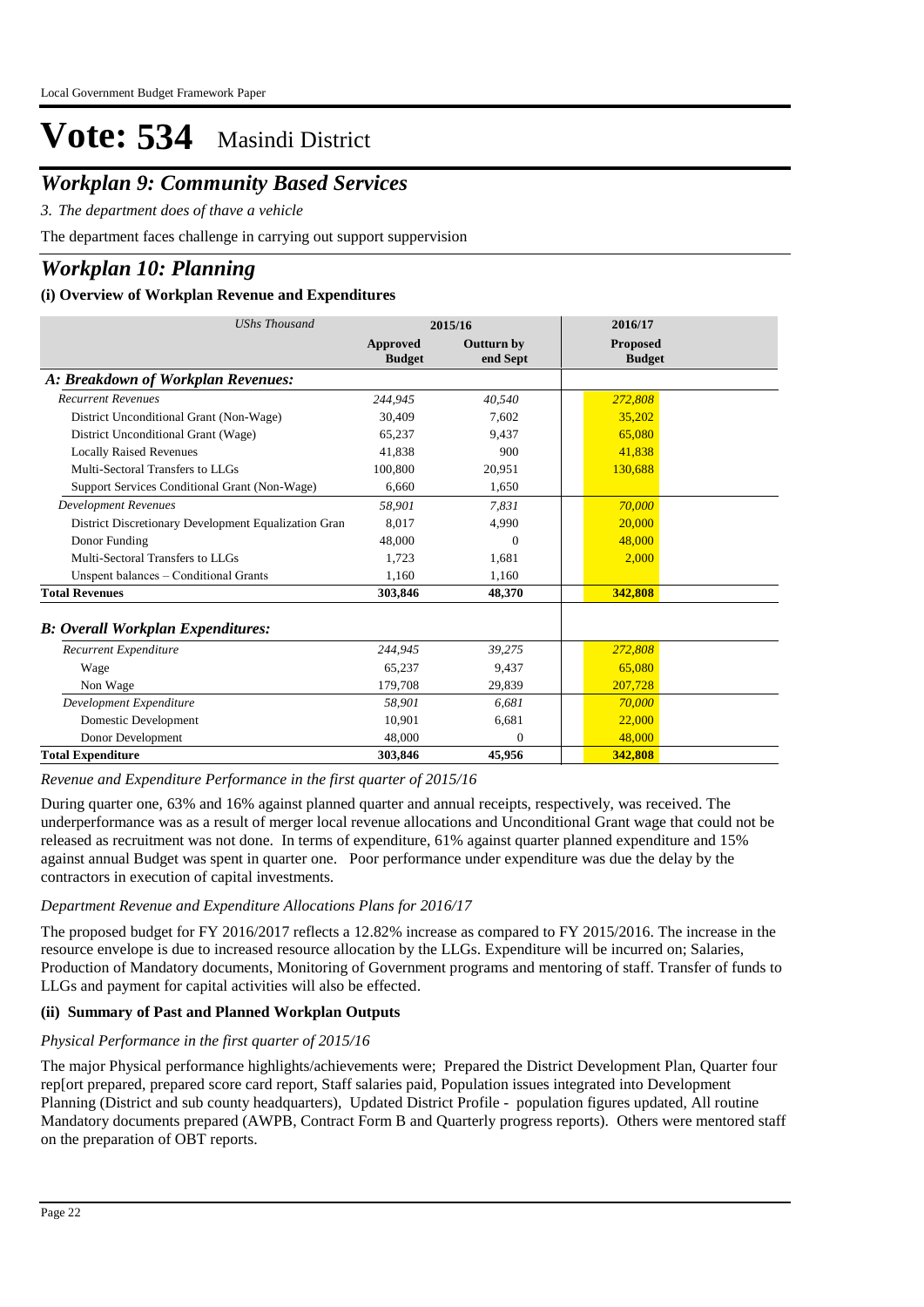# *Workplan 10: Planning*

# *Plans for 2016/17 by Vote Function*

The following are the major out puts planned to be delivered in the FY 2016/2017:- Mandatory documents prepared, all Projects Monitored, all LLGs and Departments mentored, all planning Unit staff appraised, Conditional Funds transferred to LLGS, 12 District Technical Planning Committee meetings held, Mentoring of LLGs Staff and Heads of Department, Data collected and analyzed, staff salaries paid and vital statistics disseminated.

# *Medium Term Plans and Links to the Development Plan*

Being a service department, Planning Unit activities are routine in nature and continuous. The medium plans linked to the DDP mainly will include: preparation of annual mandatory documents (BFP, AWPB, Budgets and Quarterly Physical progress Reports), mentoring of the LLGs, strengthening the district data base, monitoring of Government programs/projects and backstopping of other sectors in aspects of planning.

# None **(iii) Details of Off-Budget Activities carried out by NGOs, Central Government, the Private Sector and Donors**

# **(iv) The three biggest challenges faced by the department in improving local government services**

# *Under staffing levels 1.*

Currently Planning Unit is maned by only two technical staff.

# *Low community participation in planning process 2.*

Communities have developed an attitude and attached meetings to monetary aspects

# *Late preparation of mandatory documents by LLGs. 3.*

Limited capacity by LLG staff members and overwhelming work.

# *Workplan 11: Internal Audit*

# **(i) Overview of Workplan Revenue and Expenditures**

| <b>UShs Thousand</b>                          | 2015/16                          |                               | 2016/17                          |  |
|-----------------------------------------------|----------------------------------|-------------------------------|----------------------------------|--|
|                                               | <b>Approved</b><br><b>Budget</b> | <b>Outturn by</b><br>end Sept | <b>Proposed</b><br><b>Budget</b> |  |
| A: Breakdown of Workplan Revenues:            |                                  |                               |                                  |  |
| <b>Recurrent Revenues</b>                     | 75,786                           | 11,977                        | 72,453                           |  |
| District Unconditional Grant (Non-Wage)       | 11,988                           | 2,997                         | 14,276                           |  |
| District Unconditional Grant (Wage)           | 43,526                           | 7,113                         | 43,421                           |  |
| <b>Locally Raised Revenues</b>                | 14,756                           | 500                           | 14,756                           |  |
| Support Services Conditional Grant (Non-Wage) | 5,516                            | 1,367                         |                                  |  |
| <b>Total Revenues</b>                         | 75,786                           | 11,977                        | 72,453                           |  |
| <b>B: Overall Workplan Expenditures:</b>      |                                  |                               |                                  |  |
| Recurrent Expenditure                         | 75,786                           | 11,960                        | 72,453                           |  |
| Wage                                          | 43,526                           | 7,113                         | 43,421                           |  |
| Non Wage                                      | 32,260                           | 4,847                         | 29,032                           |  |
| Development Expenditure                       | 0                                | 0                             |                                  |  |
| Domestic Development                          | 0                                | $\mathbf{0}$                  |                                  |  |
| Donor Development                             | $\Omega$                         | $\Omega$                      | $\Omega$                         |  |
| <b>Total Expenditure</b>                      | 75,786                           | 11,960                        | 72,453                           |  |

*Revenue and Expenditure Performance in the first quarter of 2015/16*

Receipts performance in quarter one stood at 16% and 63% of the annual and planned quarter budget, respectively. Low receipts performance arose as a result of the sectors' dependence on local revenue. Overall, on the other hand the sectors' percentage expenditure performance was exactly the same as its receipts.